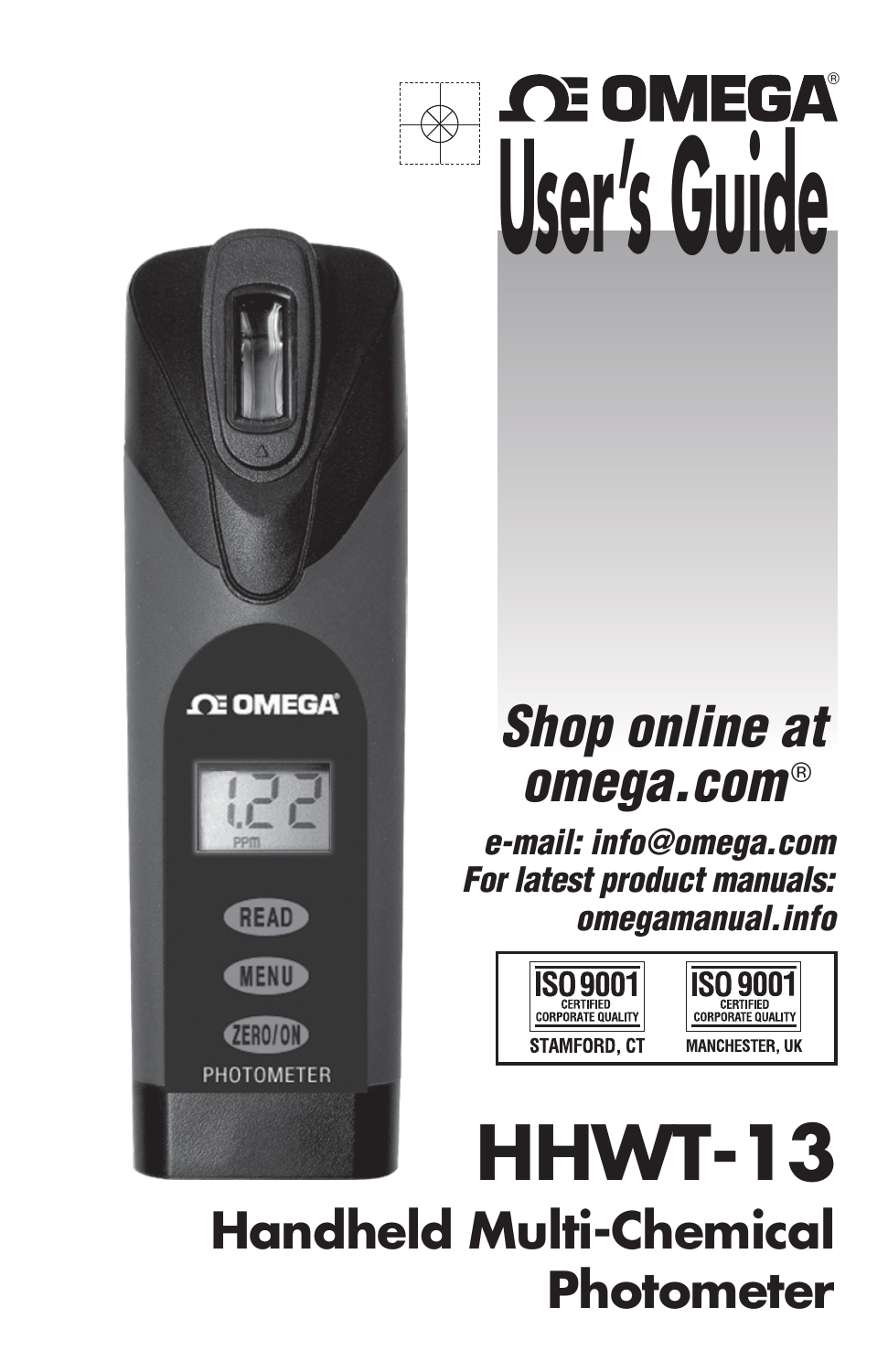

# **OMEGAnet**® **Online Service Internet e-mail**

**omega.com info@omega.com**

#### **Servicing North America:**

| U.S.A.:<br>ISO 9001 Certified                | Omega Engineering, Inc., One Omega Drive, P.O. Box 4047<br>Stamford, CT 06907-0047 USA<br>Toll Free: 1-800-826-6342<br>FAX: (203) 359-7700                                             | TEL: (203) 359-1660<br>e-mail: info@omega.com          |
|----------------------------------------------|----------------------------------------------------------------------------------------------------------------------------------------------------------------------------------------|--------------------------------------------------------|
| Canada:                                      | 976 Bergar<br>Laval (Quebec), H7L 5A1 Canada<br>Toll-Free: 1-800-826-6342<br>FAX: (514) 856-6886                                                                                       | TEL: (514) 856-6928<br>e-mail: info@omega.ca           |
|                                              | For immediate technical or application assistance:                                                                                                                                     |                                                        |
|                                              | U.S.A. and Canada: Sales Service: 1-800-826-6342/1-800-TC-OMEGA®<br>Customer Service: 1-800-622-2378/1-800-622-BEST®<br>Engineering Service: 1-800-872-9436/1-800-USA-WHEN®            |                                                        |
| Mexico/<br>Latin America:                    | En Español: 001 (203) 359-7803<br>info@omega.com.mx                                                                                                                                    | FAX: 001 (203) 359-7807<br>e-mail: espanol@omega.com   |
|                                              | <b>Servicing Europe:</b>                                                                                                                                                               |                                                        |
| Benelux:                                     | Managed by the United Kingdom Office<br>Toll-Free: 0800 099 3344<br>FAX: +31 20 643 46 43                                                                                              | TEL: +31 20 347 21 21<br>e-mail: sales@omegaeng.nl     |
| <b>Czech Republic:</b>                       | Frystatska 184<br>733 01 Karviná, Czech Republic<br>Toll-Free: 0800-1-66342<br>FAX: +420-59-6311114                                                                                    | TEL: +420-59-6311899<br>e-mail: info@omegashop.cz      |
| France:                                      | Managed by the United Kingdom Office<br>Toll-Free: 0800 466 342<br>FAX: +33 (0) 130 57 54 27                                                                                           | TEL: +33 (0) 161 37 29 00<br>e-mail: sales@omega.fr    |
| Germany/Austria:                             | Daimlerstrasse 26<br>D-75392 Deckenpfronn, Germany<br>Toll-Free: 0800 6397678<br>FAX: +49 (0) 7056 9398-29                                                                             | TEL: +49 (0) 7056 9398-0<br>e-mail: info@omega.de      |
| <b>United Kingdom:</b><br>ISO 9001 Certified | OMEGA Engineering Ltd.<br>One Omega Drive, River Bend Technology Centre, Northbank<br>Irlam, Manchester M44 5BD United Kingdom<br>Toll-Free: 0800-488-488<br>FAX: +44 (0) 161 777-6622 | TEL: +44 (0) 161 777-6611<br>e-mail: sales@omega.co.uk |

It is the policy of OMEGA Engineering, Inc. to comply with all worldwide safety and EMC/EMI regulations that apply. OMEGA is constantly pursuing certification of its products to the European New Approach Directives. OMEGA will add the CE mark to every appropriate device upon certification. The information contained in this document is believed to be correct, but OMEGA accepts no liability for any errors it contains, and reserves the right to alter specifications without notice.

**WARNING:** These products are not designed for use in, and should not be used for, human applications.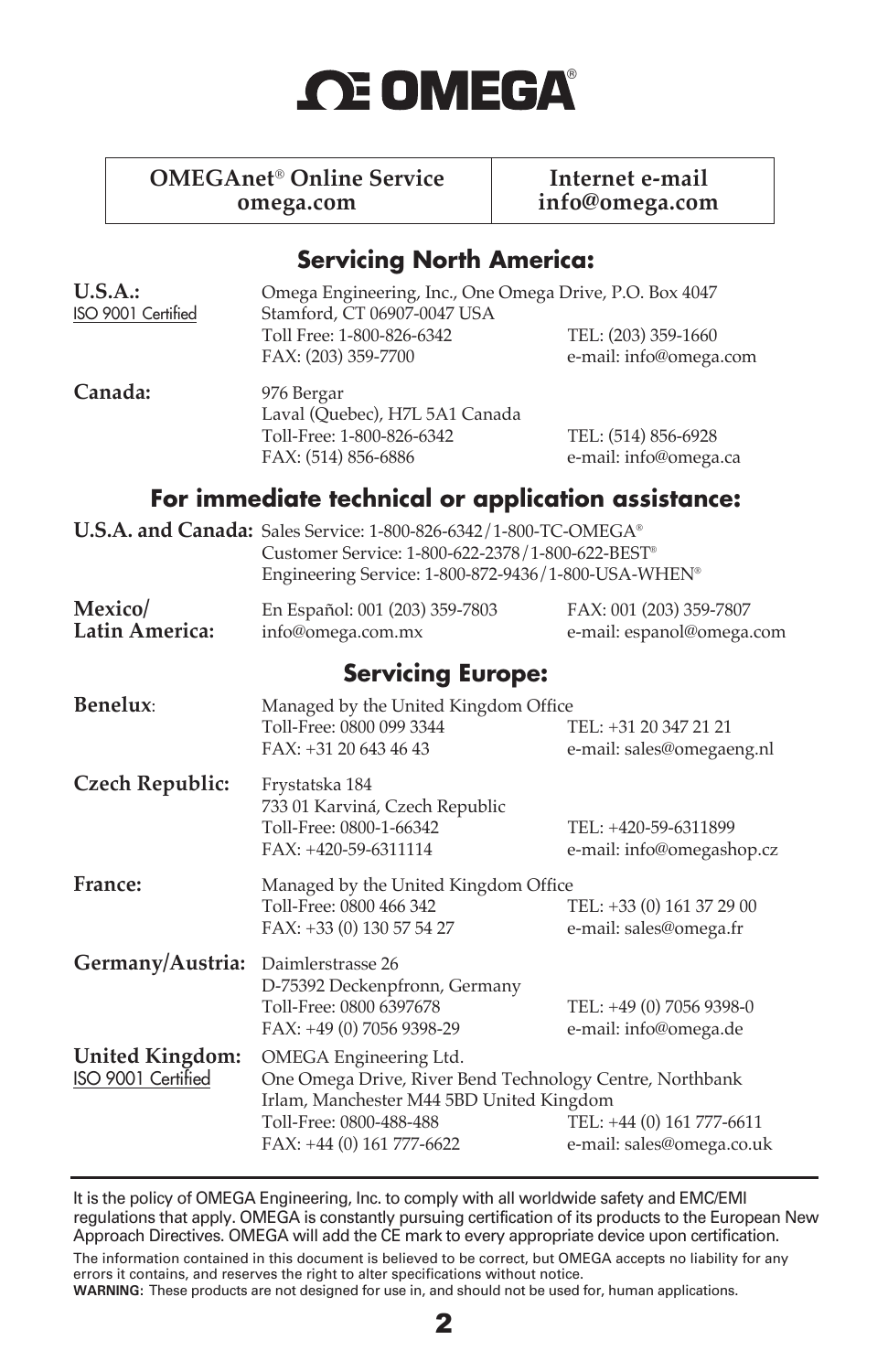# **OE OMEGA** HHWT-13

# *Advanced Photometer System*

# IDEAL FOR DRINKING WATER, POOL AND SPA, ENVIRONMENTAL, & EDUCATIONAL TESTING



| Index:                                                                                                                                                                                                                       |                                                                           |                                                                                                                                                                                                                                   |
|------------------------------------------------------------------------------------------------------------------------------------------------------------------------------------------------------------------------------|---------------------------------------------------------------------------|-----------------------------------------------------------------------------------------------------------------------------------------------------------------------------------------------------------------------------------|
| Parameter                                                                                                                                                                                                                    | <u>Page</u>                                                               | MENU                                                                                                                                                                                                                              |
| Cyanide<br>Iron, Total<br>Ammonia<br>Phosphate<br>BT-pH<br>Sulfide<br><b>Fluoride</b><br><b>Chloride</b><br><b>Quaternary Ammonia</b><br>Aluminum<br><b>Biguanide</b><br><b>Cyanuric Acid</b><br><b>Sulfate</b><br>Turbidity | 6<br>7<br>7<br>8<br>8<br>9<br>9<br>10<br>10<br>11<br>12<br>13<br>14<br>15 | CN <sub>1</sub><br>FE <sub>2</sub><br>NH <sub>3</sub><br>PO <sub>4</sub><br>PH <sub>5</sub><br>SS6<br>F7<br>CH <sub>8</sub><br>QA9<br>TR <sub>0</sub><br>TR <sub>0</sub><br>TR <sub>0</sub><br>TR <sub>0</sub><br>TR <sub>0</sub> |
| <b>Specifications</b><br><b>About Your Photometer</b><br><b>Tips for Best Accuracy</b><br><b>Battery Installation</b><br><b>Reorder Information</b><br><b>Accuracy Comparison</b>                                            | 4<br>5<br>16<br>17<br>18<br>18                                            |                                                                                                                                                                                                                                   |

 $\epsilon$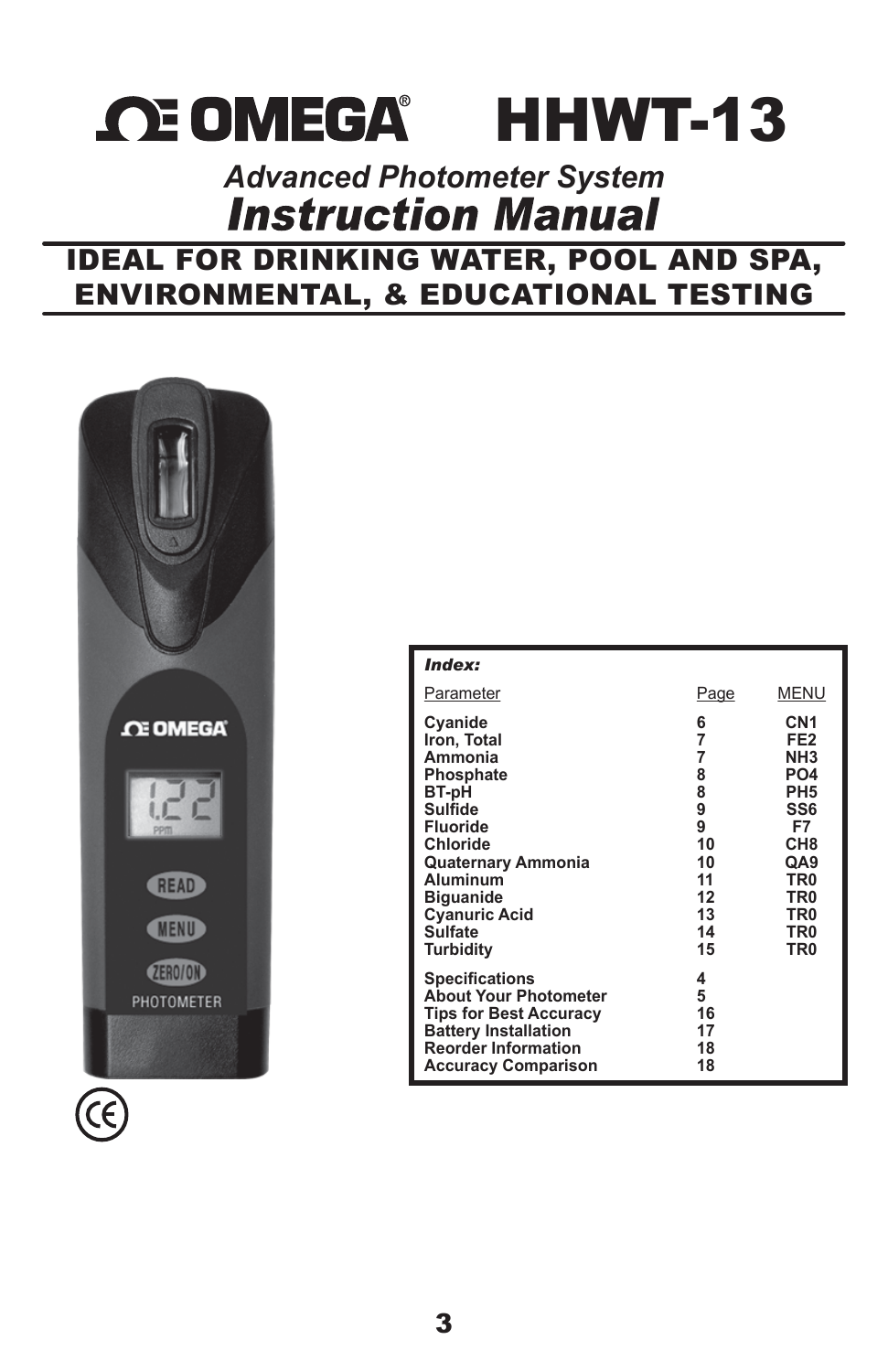### HHWT-13 Photometer

| В                                                                                                               | <b>ITEM PICTURED</b><br>LETTER<br>A<br>B<br>C<br>D<br>E | <b>COMPONENT</b><br><b>NAME</b><br>Mixing Cap<br>Cell (Built-in Plastic, 4mL)<br><b>LCD Display</b><br><b>READ Button</b><br><b>MENU Button</b> |   |
|-----------------------------------------------------------------------------------------------------------------|---------------------------------------------------------|-------------------------------------------------------------------------------------------------------------------------------------------------|---|
|                                                                                                                 | F<br>G                                                  | <b>ZERO/ON Button</b><br>Battery Cover with loop for lanyard                                                                                    |   |
| <b>CE OMEGA</b><br>E.<br>F<br>A<br>(Used for Iron and<br>Fluoride tests)<br><b>HHWT-13 Meter Specifications</b> | H<br>н<br><b>COLUMN 1800 IN 18</b>                      | AAA Batteries (x4) (INCLUDED)<br>$^{\circ}$                                                                                                     | G |

| <b>Measurement Method:</b>        | <b>Photometric</b>                        |
|-----------------------------------|-------------------------------------------|
| <b>Light Source:</b>              | Light Emitting Diode (LED)                |
| Wavelength:                       | 638 nm                                    |
| <b>Transmission Range:</b>        | 100 - 0.00 %T                             |
| <b>Photometric Precision:</b>     | $+/- 0.1/0.01$ %T                         |
| <b>Automatic Range Selection:</b> | See Specifications below                  |
| Display:                          | 3-digit customized liquid crystal display |
|                                   | with annunciators                         |
| <b>CELL Pathlength:</b>           | 20 <sub>mm</sub>                          |
| Sample Volume:                    | 4mL (0.13 oz)                             |
|                                   |                                           |

| Cell Chamber:                       | Custom-molded, proprietary, PET plastic<br>fused into chamber, non-removable |
|-------------------------------------|------------------------------------------------------------------------------|
| <b>Operating Temperature Range:</b> | $0 - 50^{\circ}$ C (32° - 122°F)                                             |
| Power Supply:                       | (4) AAA alkaline batteries (INCLUDED)                                        |
| <b>Battery Life:</b>                | >2000 tests with alkaline batteries                                          |
| Electromagnetic Compliance:         | Emitted Interference - EN 61326                                              |
| (EMC)                               | Immunity to Interference - EN 61326                                          |
| <b>Waterproof Rating:</b>           | <b>Exceeds IP67</b>                                                          |
| Weight:                             | Instrument: $140 g (5 oz)$                                                   |
| Dimensions:                         | Instrument: 5 (W) x 3.5 (D) x 16.5 (H) cm;                                   |
|                                     | $(2 \times 1.4 \times 6.375)$ in)                                            |

# **HHWT-13 Specifications**

| l Menu          | Tests for *                      | Range          | <b>Resolution</b>     | Typical $(\pm\%)$<br><b>Accuracy</b> |
|-----------------|----------------------------------|----------------|-----------------------|--------------------------------------|
| CN <sub>1</sub> | Cyanide                          | $0 - 1.9$ ppm  | 0.01                  | 13                                   |
| FE2             | Iron, Total                      | $0 - 7.5$ ppm  | $0.01$ (0-2.49 ppm)   | $3(0-2.00 ppm)$                      |
|                 |                                  |                | $0.1$ (2.5-8 ppm)     | $5(2.01-11 ppm)$                     |
| NH <sub>3</sub> | Ammonia                          | $0 - 2$ ppm    | 0.01                  | 5                                    |
| PO <sub>4</sub> | Phosphate                        | $0 - 4$ ppm    | $0.01$ (0-2.49 ppm)   | $4$ (0-2.00 ppm)                     |
|                 |                                  |                | $0.1$ (2.5-4 ppm)     | $7.5$ (2.01-4 ppm)                   |
| PH <sub>5</sub> | BT-pH                            | 5 - 10 ppm     | 0.01                  | 0.2 pH (4.5-7.59 pH)                 |
|                 |                                  |                |                       | $0.6$ pH (7.6-9.2 ph)                |
| SS <sub>6</sub> | Sulfide                          | $0 - 1.1$ ppm  | 0.01                  | $6$ (0-1.00 ppm)                     |
|                 |                                  |                |                       | $9(1.01-1.7 ppm)$                    |
| F7              | Fluoride                         |                |                       |                                      |
|                 |                                  |                |                       | $20$ (1-100 ppm)                     |
| CH <sub>8</sub> | Chloride (as NaCl)               | 3 - 300 ppm    |                       | 24 (101-250 ppm)                     |
|                 |                                  |                |                       | 21 (251-430 ppm)                     |
| QA9             | Quaternary Ammonia               |                |                       |                                      |
|                 |                                  |                |                       |                                      |
| TR <sub>0</sub> | Transmission <sup>1</sup>        | 99.9 - 0.01 %T | $0.1$ (99.9-10.0 %T)  | 0.01                                 |
|                 | (used for other test parameters) |                | $0.01$ (9.99-0.01 %T) |                                      |

<sup>1</sup> Measurement requires a conversion chart for value.

R100512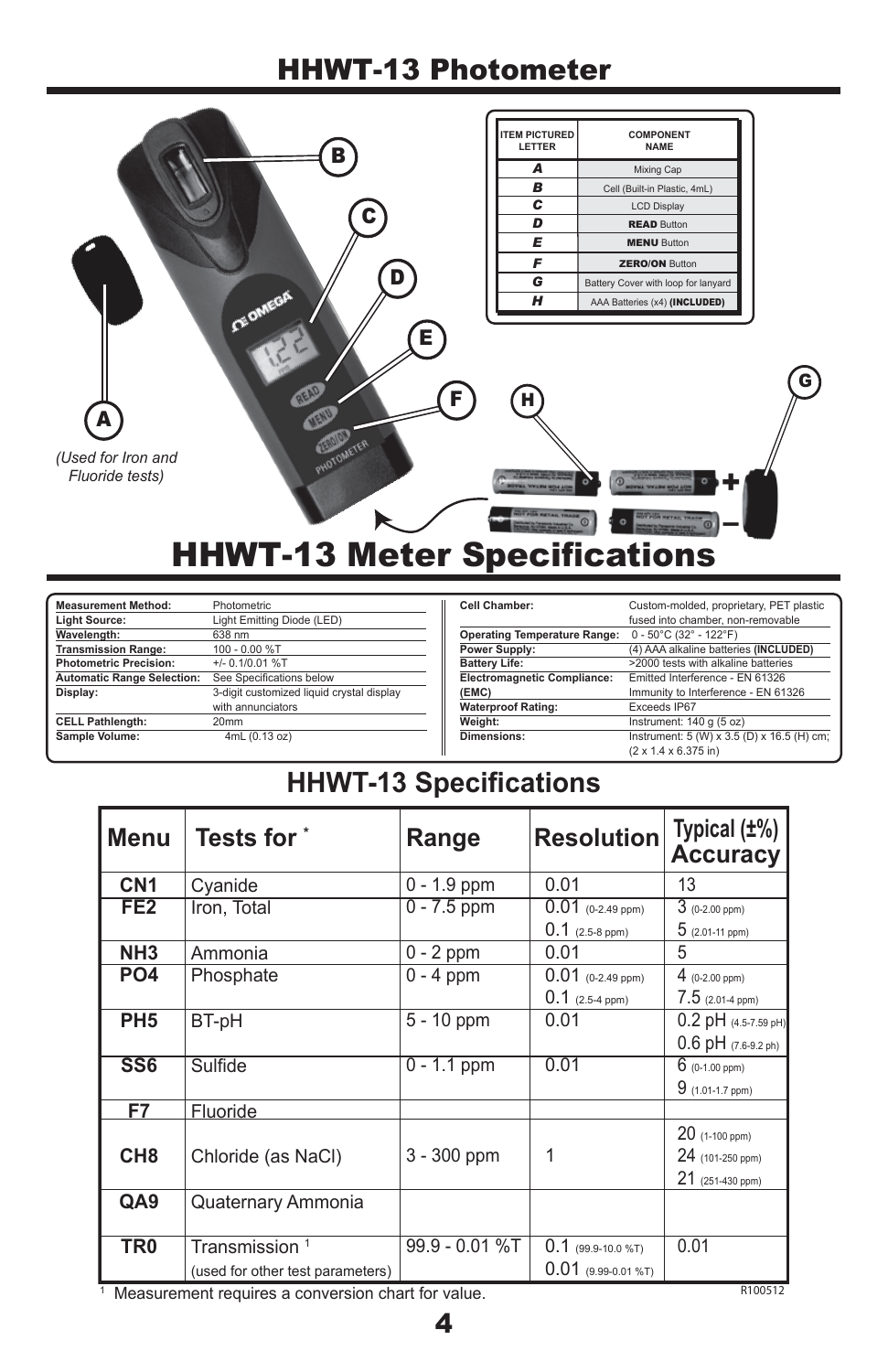## About Your HHWT-13 Instrument

To save power, the meter is designed to turn off after 3 minutes (timed from the last button pressed). Should the meter turn off, the last stored zero in the meter will remain valid when the meter is turned on again. The HHWT-13 Photometer is controlled by three buttons:

1. **ZERO/ON**: When first pressed, this button turns the meter on. When the meter is on and this button is pressed, it zeroes the sample in the cell. Once the meter is zeroed, this zero value applies to all menu parameters and is stored and retained even when meter turns off. It is recommended that each new water sample analyzed is zeroed before testing, to maximize accuracy.

2. **MENU:** With each press, when the meter is on, the MENU button advances through the tests in the following sequence: CN1, FE2, NH3, PO4, PH5, SS6, F7, CH8, QA9, TR0, Each test menu can store up to 20 results. To retrieve the stored results, go to the desired test using the MENU key. When the desired test is displayed, release button and allow meter to display the last test result in that MENU. Then, press and hold down the MENU key. Continue holding down the MENU key to scroll the stored results for that test, starting with the most recent result. The meter will retrieve from stored memory and display the last 20 readings in sequence beginning with -20, which is the latest result, followed by -19, which is the 2<sup>nd</sup> latest result ... finally -01, which is the oldest result retained. Only the last 20 readings are stored in each menu. This meter is able to store 200 results in memory (20 in each menu).

3. **READ**: When pressed once, this button starts a 20 or 30 SECOND countdown timer depending on the parameter being tested. If READ is pressed a second time during the countdown, the meter exits the current timing and performs the next function.

If the parameter being measured is below or above the detection range, the display will show " $LO$ " (Under Range) or "HI" (Over Range), respectively. This feature is menu specific.

### About The Accuracy/Calibration Of The HHWT-13 Photometer System

The HHWT-13 Advanced Photometric System has been factory calibrated for your convenience. Customer calibration for your own special application can be performed in the Transmission Menu. You can expect the fixed calibrations or algorithms in the meter to be valid for the life of the meter because of the quality, Long-Life LED, the photo cell, and the software as written into the meter. A blue dye calibration solution is available for verification of meter performance.

## HHWT-13 is a "Green" Alternative

HHWT-13 has been designed to offer the user a more "Green" and cost-effective alternative to testing. Instead of using a 10mL water sample, HHWT-13 uses a 4mL water sample, which uses up to 60% less chemical per test. The resolution and accuracy of the meter is maintained by designing the photo cell with a 20mm pathlength.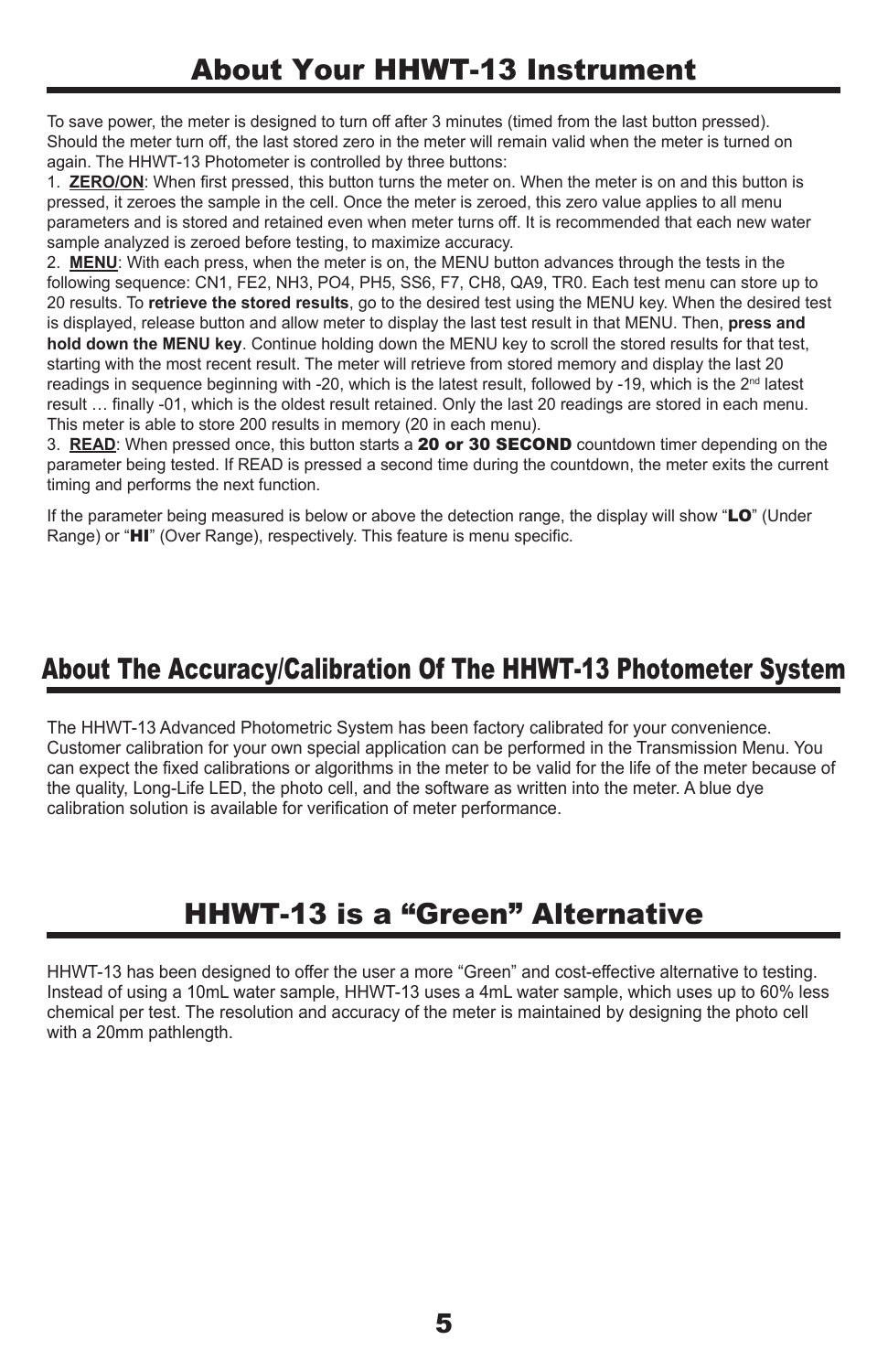

2

## Cyanide Test Procedure **CONT CONCILLET CONDUCT CONDUCT CONTRACT CONTRACT CONTRACT CONTRACT CONTRACT CONTRACT CONTRACT CONTRACT CONTRACT CONTRACT CONTRACT CONTROLLET CONTRACT CONTRACT CONTRACT CONTRACT CONTRACT CONTRACT CONTRACT CONTRACT CONTRACT**





ZERO/ON

**REMOVE STRIP**<br>Remove one (1) **HHWT-486812A** from the bottle before beginning the test. Set the strip in a dry, convenient place and recap the bottle immediately. Next, remove one (1) *HHWT-486812B* from the bottle before beginning the test. Set this strip in a dry, convenient place separate from the CN-1 strip. Recap the bottle immediately.

### **TURN METER ON**

Press the **ZERO/ON** button to power the meter on;

the display will show all annunciators, then the current MENU selection, followed by the last reading.





# $\overline{3}$  SELECT TEST: CN1

#### Press and re-press the **MENU** button until the display shows the parameter **CN1**.

#### FILL METER WITH SAMPLE

4 **Rinse the CELL** at least 3 times with the water sample you will be testing - rinsing minimizes the potential for cross-contamination from a previous test. Finally, fill cell to capacity (4mL) with the water sample. NOTE: The calibration of the meter is based on a water temperature between 18°C and 25°C. If temperature is below 18°C, your final Cyanide value may read low.

**5 ZERO METER**<br>Press the **ZERO/ON** button. The cursor will move across the display followed by **0.00 PPM**. Sample is ready for testing.

# **6** DIP STRIP AND PRESS "READ"<br>Dip the *HHWT-486812A* strip into the CELL and

immediately press **READ**. This starts the 30 SECOND countdown timer. During this time move the strip in a gentle back and forth motion. Because the strip is 8mm wide, the strip will need to be angled in order to fit in the cell. Be sure test pad is fully submerged. **Remove and discard the strip after "1" on the display disappears**. The cursor will move across the display, informing you to get ready with the CN-2 strip. When the 30 SECOND countdown starts, dip immediately the *HHWT-486812B* strip into the CELL. During this time, with the strip angled slightly, move the strip in a gentle back and forth motion. **Remove and discard the strip after "1" on the display disappears**. The meter will automatically start to count up to 600 seconds. At 600 seconds, the cursor will move across the display while the meter prepares to measure the sample. Record result displayed (this result is automatically stored in CN1 Menu).







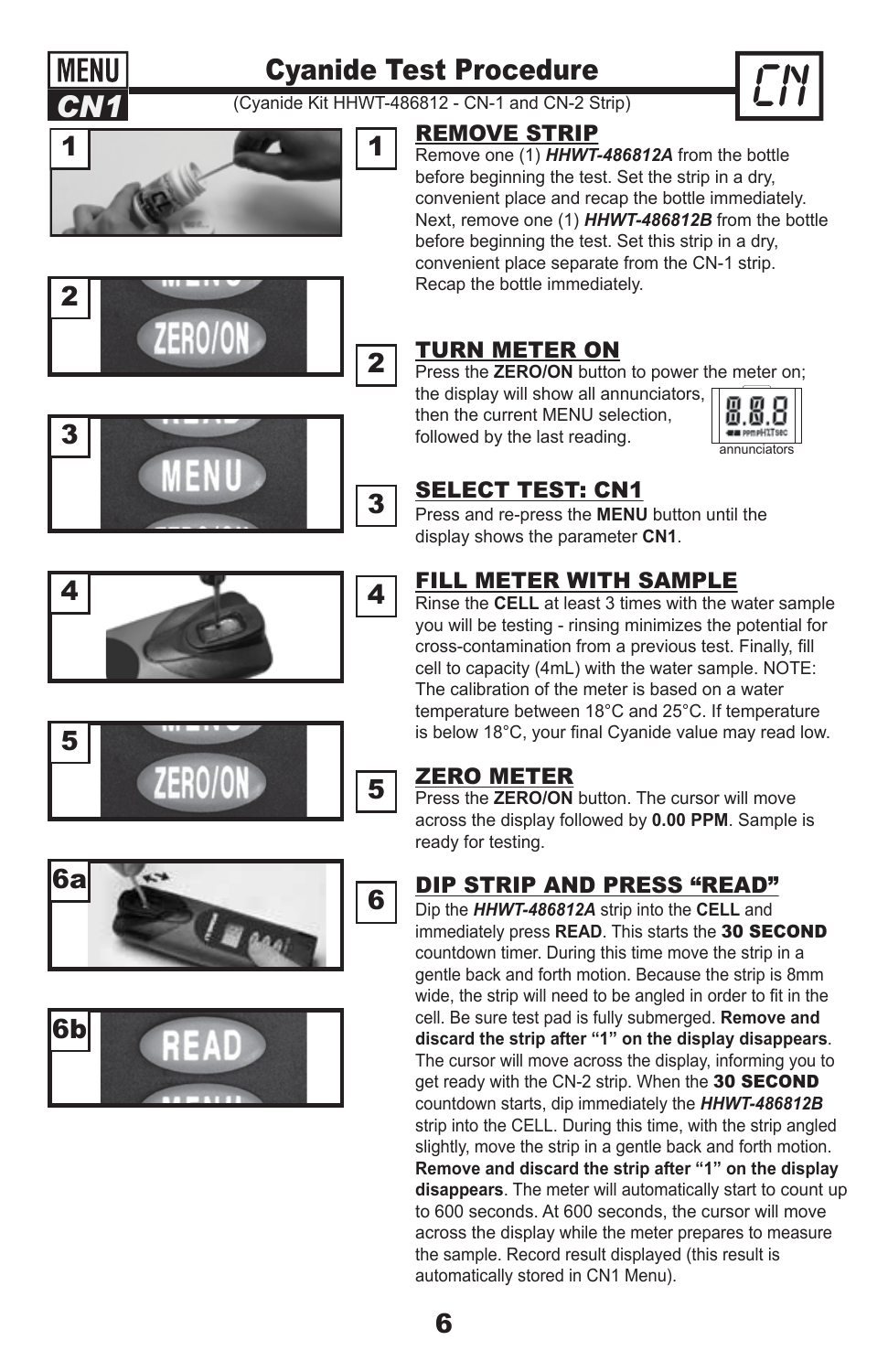

# **FE** Total Iron, TPTZ (Fe<sup>+2</sup>/Fe<sup>+3</sup>) Test Procedure MENU<br>
(Total Iron Kit HHWT-486650 - Reducer and Strips)

(Total Iron Kit HHWT-486650 - Reducer and Strips)

#### TURN METER ON

Press the **ZERO/ON** button to power the meter on; the display will show all annunciators, then the current MENU selection, followed by the last reading.



#### SELECT TEST: FE2

2 Press and re-press the **MENU** button until the display shows the parameter **FE2**.

FILL METER WITH SAMPLE - (See Accuracy Tip 16 on Page 9)

3 Rinse the **CELL** at least 3 times with the water sample you will be testing - rinsing minimizes the potential for cross-contamination from a previous test. Fill cell to capacity (4mL) with the water sample.

### ADD REAGENT, CAP, AND MIX

4 **ADD REAGENT, CAP, AID ITLE**<br>Tilt meter to discard about 0.2mL water in order to leave room for powder reagent. Add the contents of one *HHWT-486601* powder pillow to the **CELL** and cap meter cell with mixing cap. Press **READ** to start the **20 SECOND** countdown timer, place thumb over cap to keep cap securely in place, and mix the sample by turning the meter upside-down repetitively. **When time displays 1**, hold the meter upright and the cursor will flash and the meter will begin to count up to 40 seconds. After the 40 seconds, a result will be displayed (ignore this result).



ZERO METER

5 Press the **ZERO/ON** button. The cursor will move across the display, followed by **0.00 PPM**. Sample is ready for testing.

### DIP STRIP AND PRESS "READ"

6 Dip the *HHWT-486631* strip into the **CELL** and immediately press **READ**. This starts the <sup>20</sup> **SECOND** countdown timer. During this time, move the strip in a gentle back and forth motion. **Remove and discard the strip after "1" on the display disappears**. The meter will automatically count up for 40 seconds. The cursor will move across the display, informing you that it is about to measure the sample. Record result displayed (this result is automatically stored in FE2).



# **Ammonia (NH<sub>3</sub>) Test Procedure**<br>(Ammonia Kit HHWT-486654 - Reagent and Strips)

### TURN METER ON

Press the **ZERO/ON** button to power the meter on; the display will show all annunciators, then the current MENU selection, followed by the last reading.

#### SELECT TEST: NH3

Press and re-press the **MENU** button until the display shows the parameter NH3.

#### FILL METER WITH SAMPLE

**3** Rinse the **CELL** at least 3 times with the water sample you will be testing - rinsing minimizes the potential for cross-contamination from a previous test. Finally, fill cell to capacity (4mL) with the water sample. Tilt meter to discard about 0.2mL water in order to leave room for liquid reagent. NOTE: The calibration of the meter is based on a water temperature between  $14^{\circ}$ C and 28 $^{\circ}$ C. If temperature is below  $14^{\circ}$ C, your final Ammonia value may read low.

### ADD REAGENT

4 Add 3 drops of *Reagent HHWT-486654B* to the CELL.

**NOTE:** For Salt Water Analysis, add 10 drops.

#### ZERO METER

5 Press the **ZERO/ON** button. The cursor will move across the display, followed by **0.00 PPM**. Sample is ready for testing.

#### DIP STRIP - (read carefully and follow procedure closely)

6 Dip the *HHWT-486654A* strip into the **CELL** and immediately press **READ**. This starts the <sup>20</sup> **SECOND** countdown timer. During this time move the strip in a gentle back and forth motion. **Remove and discard the strip after "1" on the display disappears**. The meter will automatically start to count up for 500 seconds. After the 500 seconds, the cursor will move across the display while the meter prepares to measure the sample. Record result displayed (this result is automatically stored in NH3).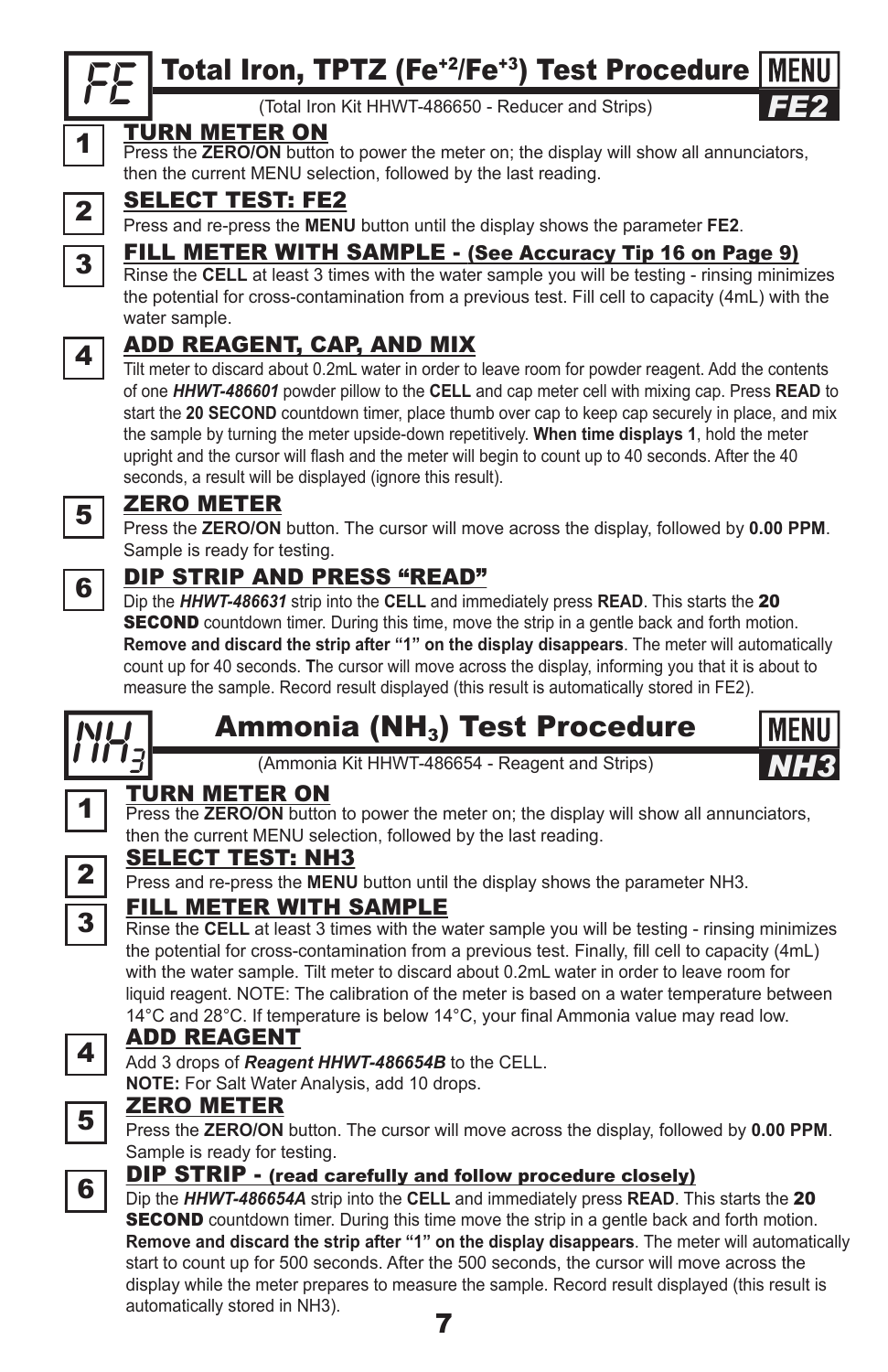

# **Phosphate (PO<sub>4</sub>) Test Procedure**<br>
PO4 Phosphate Kit HHWT-486814 - Strips only)

(Phosphate Kit HHWT-486814 - Strips only)



#### TURN METER ON

Press the **ZERO/ON** button to power the meter on; the display will show all annunciators, then the current MENU selection, followed by the last reading.



#### SELECT TEST: PO4

Press and re-press the **MENU** button until the display shows the parameter PO4.

#### FILL METER WITH SAMPLE

Rinse the CELL at least 3 times with the water sample you will be testing - rinsing minimizes the potential for cross-contamination from a previous test. Finally, fill cell to capacity (4mL) with the water sample. Clean the cell with Diluted Vinegar or 0.1 N HCl or Muriatic acid. NOTE: The calibration of the meter is based on a water temperature between 15°C and 31°C. If temperature is below 15°C, your final Phosphate value may read low. This test can also be used for Salt Water Testing.



#### ZERO METER

4 Press the **ZERO/ON** button. The cursor will move across the display, followed by **0.00 PPM**. Sample is ready for testing.



#### **DIP STRIP** - (read carefully and follow procedure closely)

5 Dip the *HHWT-486814* strip into the **CELL** and immediately press **READ**. This starts the <sup>20</sup> **SECOND** countdown timer. During this time move the strip in a gentle back and forth motion. **Remove and discard the strip after "1" on the display disappears**. The meter will automatically start to count down for 120 seconds. After the 120 seconds, the cursor will move across the display while the meter prepares to measure the sample. Record result displayed (this result is automatically stored in PO4).



# BT-pH Test Procedure



(BT-pH Kit HHWT-486652 - Strips only) **This test procedure is for use with fresh water samples (Salt/Chloride level, as NaCl, is less than 4,000 ppm)**

#### TURN METER ON <sup>1</sup>

Press the **ZERO/ON** button to power the meter on; the display will show all annunciators, then the current MENU selection, followed by the last reading.



#### SELECT TEST: PH5

Press and re-press the **MENU** button until the display shows the parameter **PH5**.

**3** FILL METER WITH SAMPLE<br>Rinse the CELL at least 3 times with the water sample you will be testing - rinsing minimizes the potential for cross-contamination from a previous test. Finally, fill cell to capacity (4mL) with the water sample.



**4 ZERO METER**<br>Press the **ZERO/ON** button. The cursor will move across the display followed by 0.00. Sample is ready for testing.



**DIP STRIP AND PRESS "READ"**<br>Dip the HHWT-486652 strip into the CELL and immediately press READ. This starts the 20 **SECOND** countdown timer. During this time move the strip in a gentle back and forth motion. **Remove and discard the strip after "1" on the display disappears**. The cursor will move across the display while the meter prepares to measure the sample. Record result displayed (this result is automatically stored in PH5).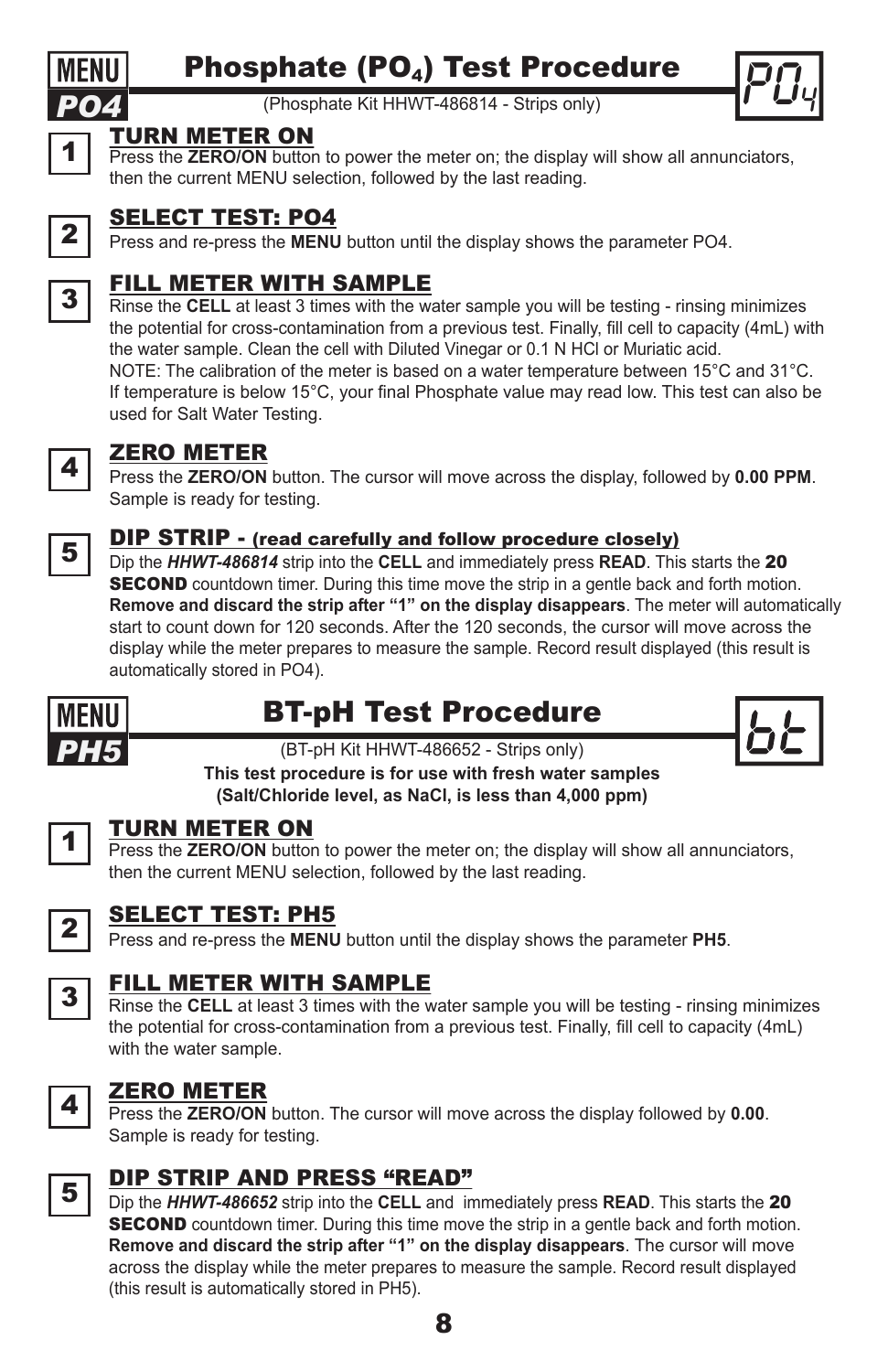

# Sulfide (as  $S<sup>2</sup>$ ) Test Procedure

(Sulfide Kit HHWT-486818 - Reagent and Strips)



#### TURN METER ON

Press the **ZERO/ON** button to power the meter on; the display will show all annunciators, then the current MENU selection, followed by the last reading.



#### SELECT TEST: SS6

2 Press and re-press the **MENU** button until the display shows the parameter SS6.

### FILL METER WITH SAMPLE

Rinse the CELL at least 3 times with the water sample you will be testing - rinsing minimizes the potential for cross-contamination from a previous test. Finally, fill cell to capacity (4mL) with the water sample. Tilt meter to discard about 0.2mL water in order to leave room for liquid reagent. NOTE: The calibration of the meter is based on a typical well water temperature of greater than 20°C (68°F) and uses a 20-second dip (see step 5).



#### ZERO METER

4 Add 4 drops of *Reagent HHWT-486818A*. Press the **ZERO/ON** button. The cursor will move across the display, followed by **0.00 PPM.** Sample is ready for testing.

#### DIP STRIP AND PRESS "READ"

5 Dip the *HHWT-486818B* strip into the **CELL** and immediately press **READ**. This starts the <sup>30</sup> **SECOND** countdown timer. During this time move the strip in a gentle back and forth motion. If water temperature is below 20°C, **remove and discard the strip after "1" on the display disappears**. If water temperature is above 20°C, **remove and discard the strip after "10" on the display appears**. The meter will automatically, at time "0", start to count up for 180 seconds. After the 180 seconds, the cursor will move across the display while the meter prepares to measure the sample. Record result displayed (this result is automatically stored in SS6). NOTE: Maximum detection is 1.1 ppm, however best accuracy at less than 20°C is for levels less than 0.70 ppm.



# **Fluoride Test Procedure**



(Fluoride Kit HHWT-486643 - Reagent Only)

#### TURN METER ON

Press the **ZERO/ON** button to power the meter on; the display will show all annunciators, then the current MENU selection, followed by the last reading.



#### SELECT TEST: F7

2 Press and re-press the **MENU** button until the display shows the parameter **F7**.



#### FILL METER WITH SAMPLE

**3** Rinse the **CELL** at least 3 times with the water sample you will be testing - rinsing minimizes the potential for cross-contamination from a previous test. Finally, fill cell to capacity (4mL) with the water sample. Tilt meter to discard about 0.2mL water in order to leave room for liquid reagent.



#### ZERO METER

4 Press the **ZERO/ON** button. The cursor will move across the display, followed by **0.00 PPM**. The sample is ready for testing.



#### ADD DROPS

Add 10 drops of **Reagent HHWT-486643** to the CELL and cover the meter CELL with the mixing cap. NOTE: Be sure that the bottle is straight up and down while adding drops.

#### PRESS "READ"

Press **READ** to start the 20 SECOND countdown timer, place thumb or finger over the cap and mix the sample by turning the meter upside-down repetitively during the countdown. After "1" on the display disappears, hold the meter level. The cursor will move across the display while the meter prepares to measure the sample. Record result displayed (this result is automatically stored in F7). After testing is completed, rinse cell immediately.

#### CAUTION: Do not allow reagent sample to contact skin or eyes.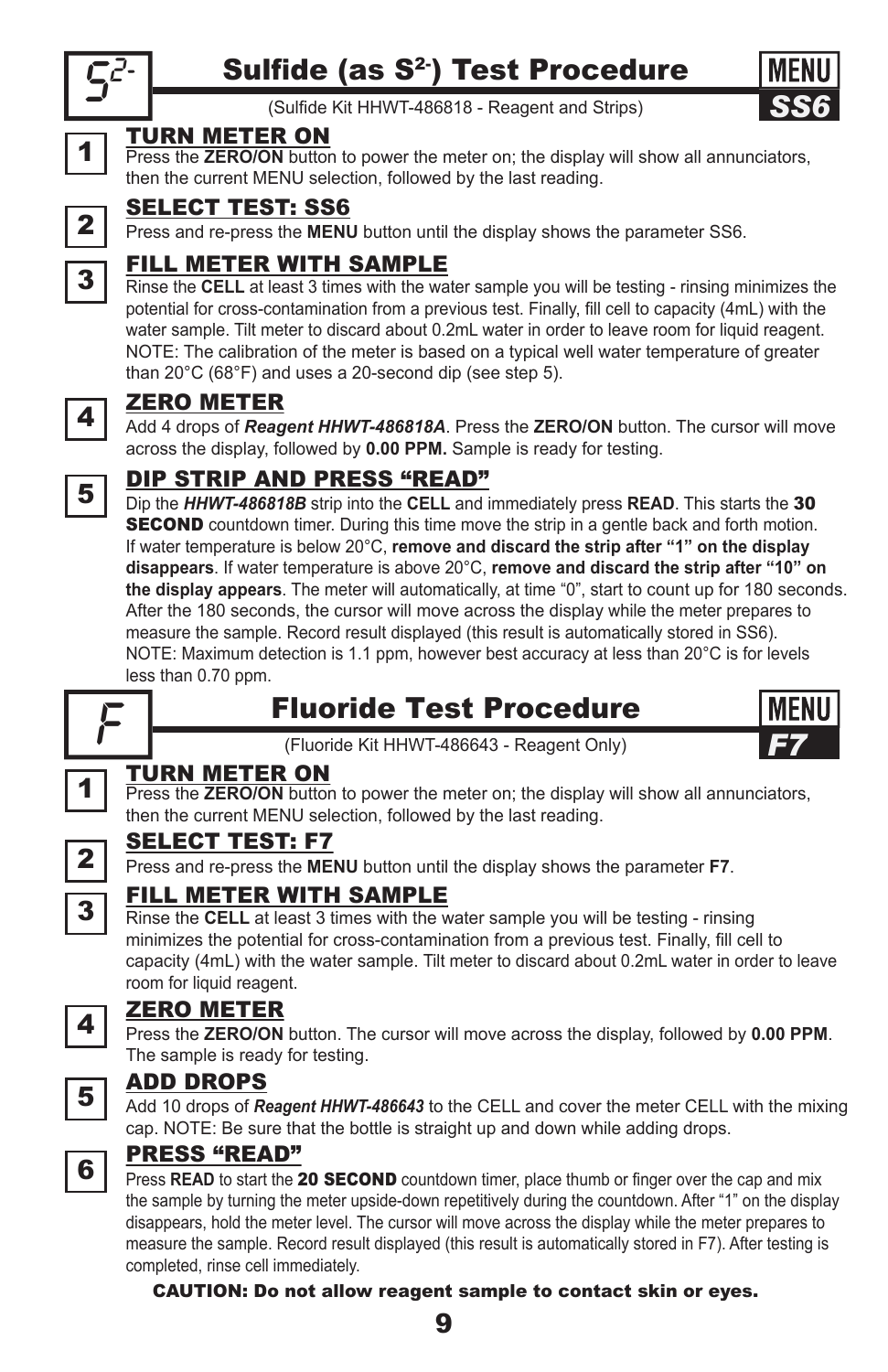

# Chloride (as NaCl) Test Procedure CH *CH8*

(Chloride Kit HHWT-481657 - Strips Only)





#### TURN METER ON

Press the **ZERO/ON** button to power the meter on; the display will show all annunciators, then the current MENU selection, followed by the last reading.



#### SELECT TEST: CH8

Press and re-press the **MENU** button until the display shows the parameter CH8.



#### FILL METER WITH SAMPLE

Rinse the **CELL** at least 3 times with the water sample you will be testing - rinsing minimizes the potential for cross-contamination from a previous test. Finally, fill cell to capacity (4mL) with the water sample.



#### ZERO METER

4 Press the **ZERO/ON** button. The cursor will move across the display, followed by **0.00 PPM.** Sample is ready for testing.



#### DIP STRIP AND PRESS "READ"

5 Dip the *HHWT-481657* strip into the **CELL** and immediately press **READ**. This starts the <sup>20</sup> **SECOND** countdown timer. During this time move the strip in a gentle back and forth motion (approx. 2 strokes/Sec). Remove and discard the strip after "1" on the display disappears. The cursor will move across the display while the meter prepares to measure the sample. Record result displayed (this result is automatically stored in CH8). After testing, rinse the CELL immediately with brush.



# **Quaternary Ammonia Test Procedure**

(Quaternary Ammonia Kit HHWT-486823 - Strips Only)





#### TURN METER ON

Press the **ZERO/ON** button to power the meter on; the display will show all annunciators, then the current MENU selection, followed by the last reading.



#### SELECT TEST: QA9

Press and re-press the **MENU** button until the display shows the parameter QA9.



#### FILL METER WITH SAMPLE

Rinse the CELL at least 3 times with the water sample you will be testing - rinsing minimizes the potential for cross-contamination from a previous test. Finally, fill cell to capacity (4mL) with the water sample.



#### ZERO METER

4 Press the **ZERO/ON** button. The cursor will move across the display, followed by **0.00 PPM.** Sample is ready for testing.



#### DIP STRIP AND PRESS "READ"

5 Dip the *HHWT-486823* into the **CELL** and immediately press **READ**. This starts the 20 SECOND countdown timer. During this time move the strip in a gentle back and forth motion (approx. 2 strokes/Sec). Remove and discard the strip after "1" on the display disappears. The cursor will move across the display while the meter prepares to measure the sample. Record result displayed (this result is automatically stored in QA9). After testing, rinse the CELL immediately with brush.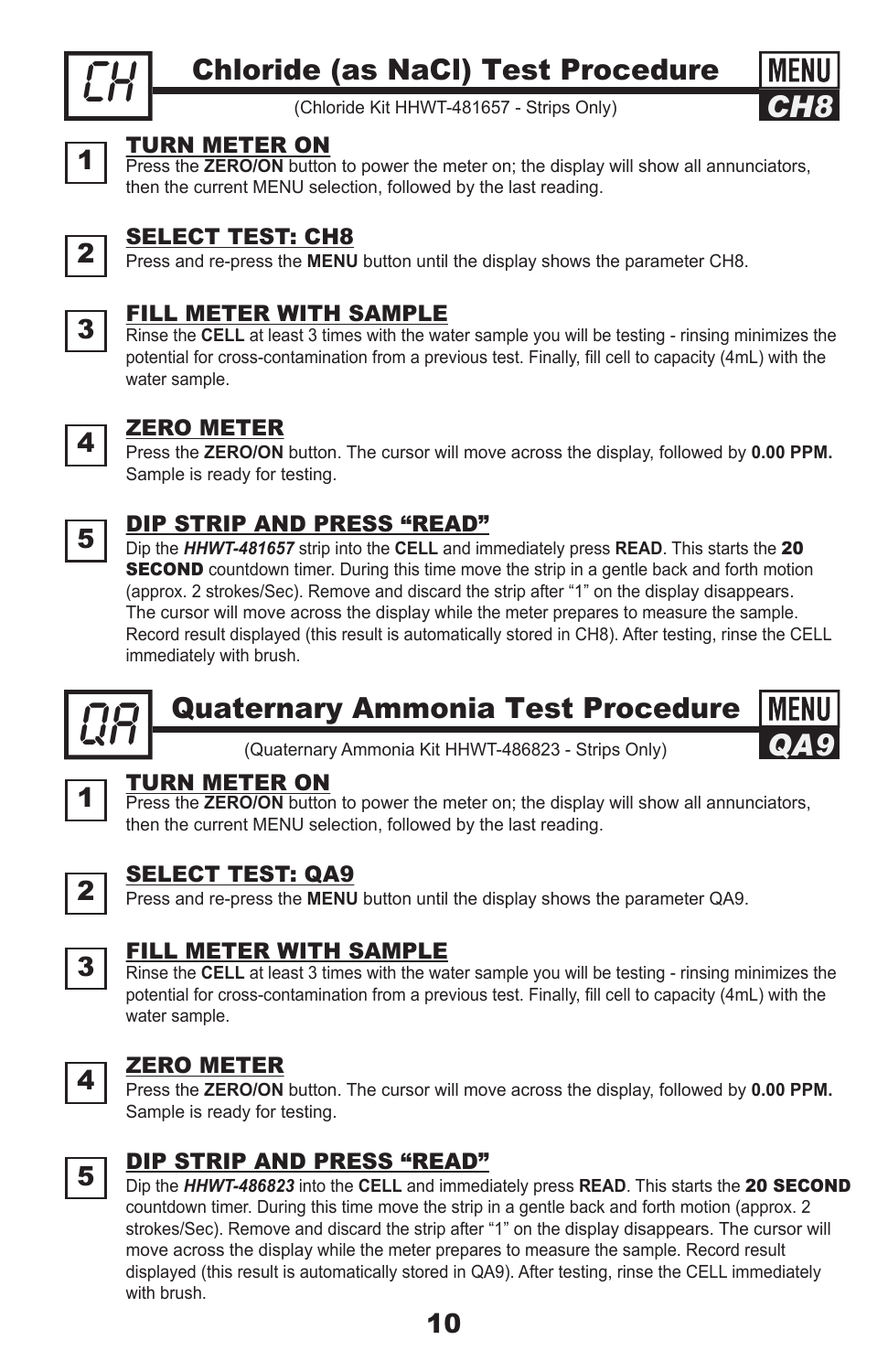

# Aluminum Test Procedure

(Aluminum Kit HHWT-486821 - Reagent and Strips)

#### TURN METER ON

Press the **ZERO/ON** button to power the meter on; the display will show all annunciators, then the current MENU selection, followed by the last reading.



#### SELECT TEST: TR0

Press and re-press the **MENU** button until the display shows the parameter TR0.



#### FILL METER WITH SAMPLE

Rinse the **CELL** at least 3 times with the water sample you will be testing - rinsing minimizes the potential for cross-contamination from a previous test. Finally, fill cell to capacity (4ml) with the water sample.



#### ADD BUFFER

4 Add 6 drops of *Buffer, HHWT-486821A* to the cell.



#### ZERO METER

4 Press the **ZERO/ON** button. The cursor will move across the display, followed by **100 %T**. Sample is ready for testing.



#### DIP STRIP AND PRESS "READ"

5 Dip the *HHWT-486821B* strip into the **CELL** and immediately press **READ**. This starts the <sup>20</sup> **SECOND** countdown timer. During this time move the strip in a gentle back and forth motion. **Remove and discard the strip after "1" on the display disappears**. The cursor will move across the display while the meter prepares to measure the sample (ignore this result). Time the reaction in the **CELL** for 60 seconds (no timer included). After 60 seconds, press **READ** again to start another 20 SECOND countdown timer. After the 20 SECOND countdown, the cursor will move across the display while the meter prepares to measure the sample. Record result displayed (this result is automatically stored in TR0).



#### USE TABLE

6 Find the "TR" result in the table below to determine the Aluminum concentration in ppb (parts per billion). (Example: a "TR" result of 65.3 (use only the 65 for the chart) equals a Aluminum value of 35 ppb). Record result. After testing is completed, rinse cell immediately.

### Aluminum Table

 Aluminum results require the table below. Follow **HHWT-13 Aluminum Test Procedure** (above) using *HHWT-486821A and HHWT-486821B.*

|    | HHWT-486821B - for 4mL Samples |      |          |      |      |              |          |                |                |          |
|----|--------------------------------|------|----------|------|------|--------------|----------|----------------|----------------|----------|
| tr | 9                              | 8    | 7        | 6    | 5    | 4            | 3        | $\overline{2}$ | 1              | 0        |
| 90 | $\mathbf{0}$                   | 0    | 0        | 0    | 0    | $\mathbf{0}$ | $\Omega$ | 0              | 0              | 0        |
| 80 | $\mathbf{0}$                   | 0    | $\Omega$ | 0    | 0    | $\Omega$     | $\Omega$ | 0              | 0              | $\Omega$ |
| 70 | $\overline{2}$                 | 5    | 7        | 9    | 12   | 14           | 16       | 19             | 21             | 23       |
| 60 | 26                             | 28   | 30       | 33   | 35   | 37           | 40       | 44             | 47             | 49       |
| 50 | 52                             | 56   | 59       | 63   | 66   | 70           | 75       | 77             | 80             | 84       |
| 40 | 87                             | 91   | 96       | 100  | 105  | 110          | 115      | 120            | 124            | 131      |
| 30 | 134                            | 141  | 148      | 155  | 159  | 166          | 176      | 183            | 192            | 201      |
| 20 | 211                            | 222  | 232      | 244  | 258  | 277          | 295      | 316            | 337            | 370      |
| 10 | 398                            | 480  | 550      | 600  | >600 | >600         | >600     | >600           | >600           | >600     |
| 0  | >600                           | >600 | >600     | >600 | >600 | >600         | >600     | >600           | >600           | >600     |
|    |                                |      |          |      |      |              |          |                | Rev. 071310 BT |          |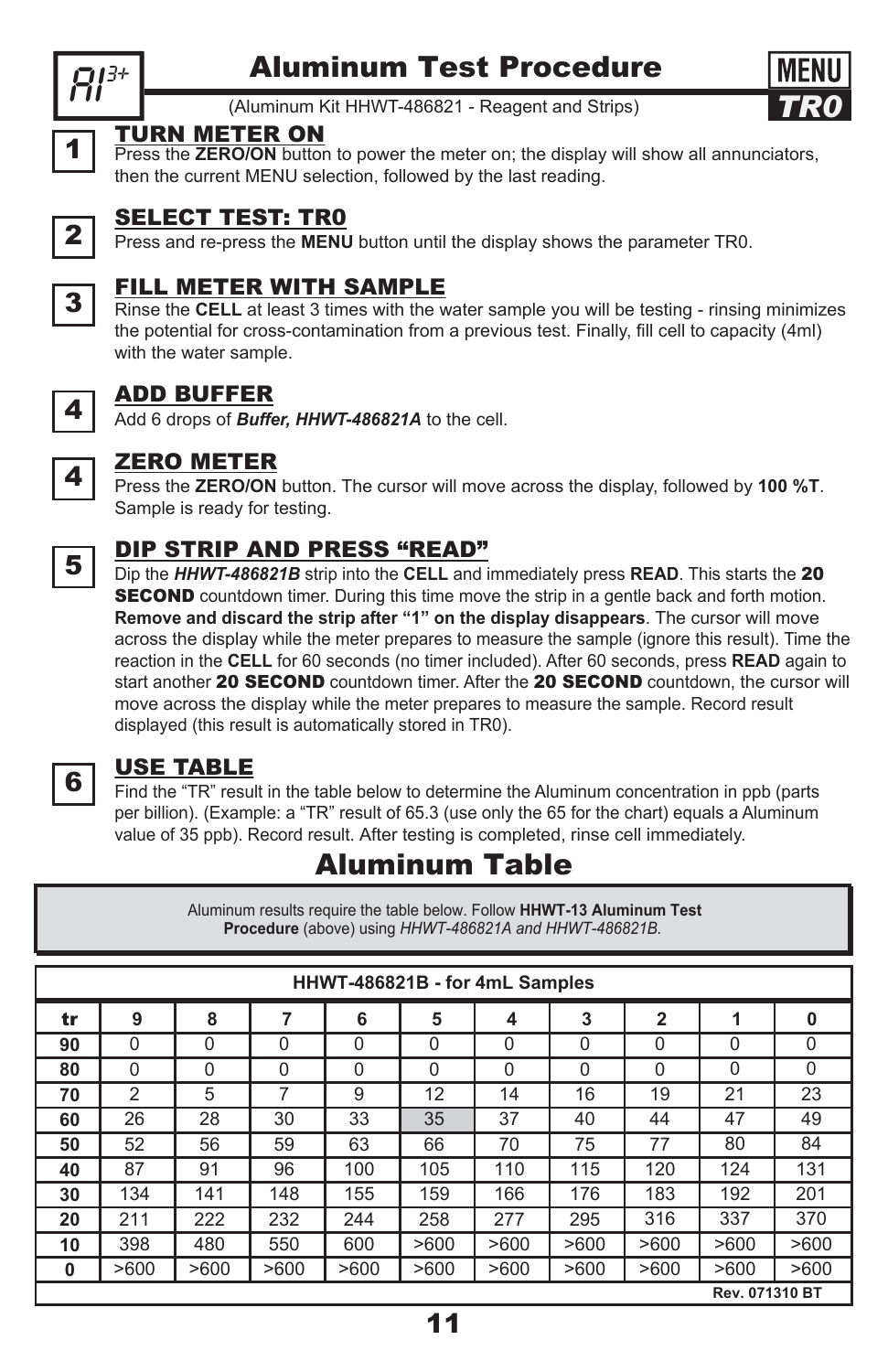

# Biguanide Test Procedure

*(Biguanide Kit HHWT-486810 - Strips only)* 

#### TURN METER ON

Press the **ZERO/ON** button to power the meter on; the display will show all annunciators, then the current MENU selection, followed by the last reading.



#### SELECT TEST: TR0

Press and re-press the **MENU** button until the display shows the parameter TR0.



#### FILL METER WITH SAMPLE

Rinse the **CELL** at least 3 times with the water sample you will be testing - rinsing minimizes the potential for cross-contamination from a previous test. Finally, fill cell to capacity (4mL) with the water sample.



#### ZERO METER

4 Press the **ZERO/ON** button. The cursor will move across the display, followed by **100 %T**. Sample is ready for testing.



#### DIP STRIP AND PRESS "READ"

5 Dip the *HHWT-486810* strip into the **CELL** and immediately press **READ**. This starts the <sup>20</sup> **SECOND** countdown timer. During this time move the strip in a gentle back and forth motion. **Remove and discard the strip after "1" on the display disappears**. The cursor will move across the display while the meter prepares to measure the sample. Record result displayed (this result is automatically stored in TR0).



#### USE TABLE

6 Find the "TR" result in the table below to determine the Biguanide concentration in ppm (parts per million). (Example: a "TR" result of 65.3 (use only the 65 for the chart) equals a Biguanide value of 19 ppm). Record result. After testing is completed, rinse cell immediately.

## Biguanide Table

 Sulfate results require the table below. Follow **HHWT-13 Biguanide Test Procedure** (above) using *HHWT-486810.*

|    | HHWT-486810 - for 4mL Samples |       |                |       |       |       |       |                |      |       |
|----|-------------------------------|-------|----------------|-------|-------|-------|-------|----------------|------|-------|
| tr | 9                             | 8     | 7              | 6     | 5     | 4     | 3     | $\overline{2}$ | 1    | 0     |
| 90 | $<$ 1                         | $<$ 1 | $<$ 1          | $<$ 1 | $<$ 1 | $<$ 1 | $<$ 1 | $<$ 1          | <1   | $<$ 1 |
| 80 | 4                             | 1     | $\overline{2}$ | 3     | 4     | 5     | 6     | 7              | 7    | 8     |
| 70 | 9                             | 10    | 10             | 11    | 12    | 12    | 13    | 14             | 15   | 15    |
| 60 | 16                            | 17    | 17             | 18    | 19    | 20    | 20    | 21             | 22   | 23    |
| 50 | 23                            | 24    | 25             | 26    | 26    | 27    | 28    | 26             | 29   | 30    |
| 40 | 31                            | 32    | 33             | 34    | 35    | 35    | 36    | 37             | 38   | 39    |
| 30 | 40                            | 41    | 42             | 43    | 45    | 46    | 47    | 48             | 50   | 51    |
| 20 | 52                            | 54    | 55             | 57    | 58    | 60    | 62    | 64             | 66   | 68    |
| 10 | 70                            | 72    | 75             | 77    | 80    | 84    | 88    | 93             | 100  | >100  |
| 0  | >100                          | >100  | >100           | >100  | >100  | >100  | >100  | >100           | >100 | >100  |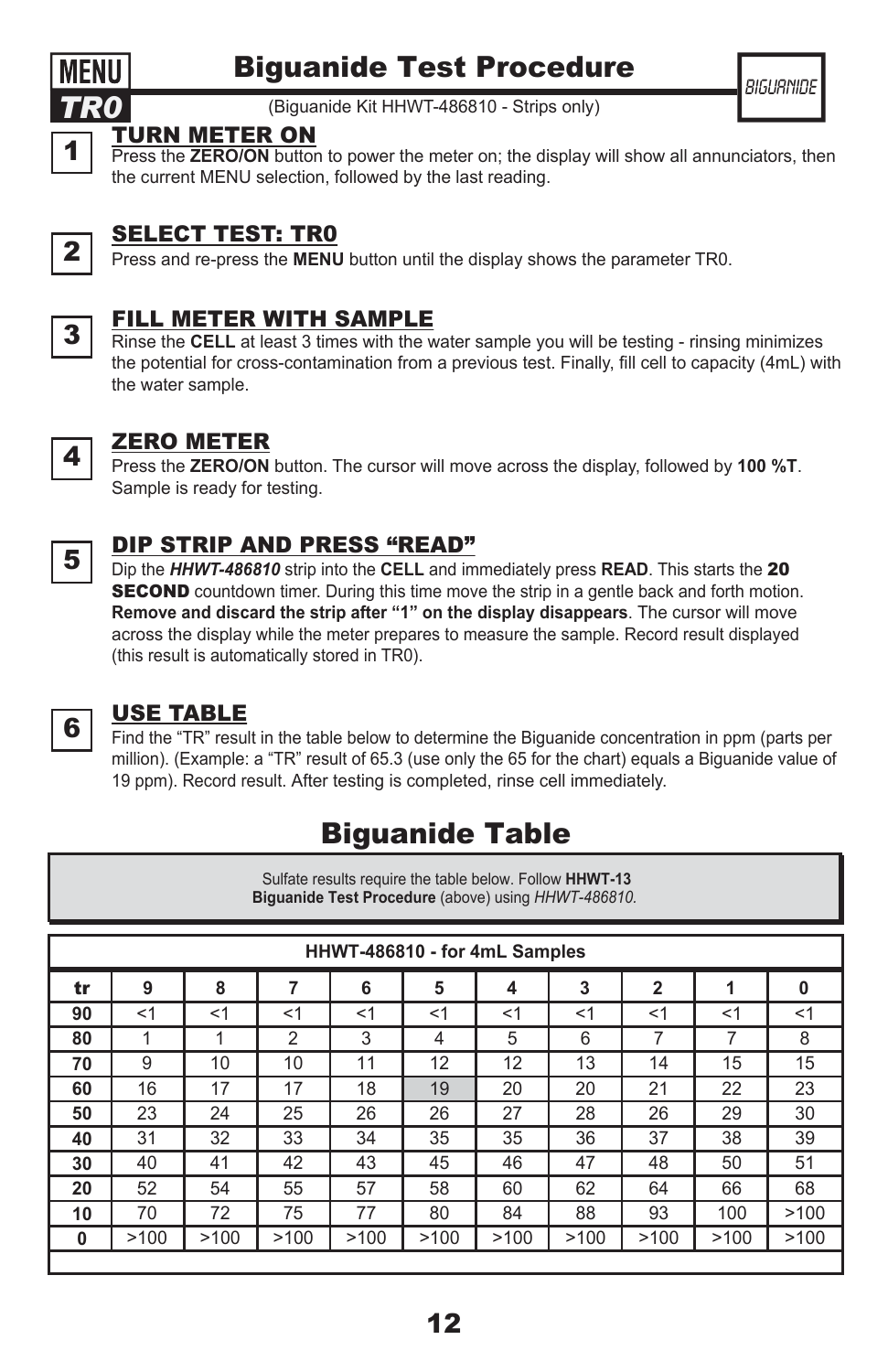

# **Cyanuric Acid Test Procedure** (Cyanuric Acid Kit HHWT-481652 - Reagent only)



### TURN METER ON

Press the **ZERO/ON** button to power the meter on; the display will show all annunciators, then the current MENU selection, followed by the last reading.



#### SELECT TEST: TR0

Press and re-press the **MENU** button until the display shows the parameter TR0.



#### FILL METER WITH SAMPLE

Rinse the **CELL** at least 3 times with the water sample you will be testing - rinsing minimizes the potential for cross-contamination from a previous test. Finally, fill cell to capacity (4ml) with the water sample.



#### ZERO METER

4 Press the **ZERO/ON** button. The cursor will move across the display, followed by **100 %T**. Sample is ready for testing.



### ADD REAGENT, CAP, PRESS "READ", AND MIX

5 Shake the bottle of *HHWT-481652* to mix the chemical in the bottle. Then, add five (5) drops of reagent HHWT-481652 to the cell and cap meter cell with mixing cap. Press **READ** to start timer, mix sample by pressing one finger over the cap to keep it in place. Then, turn the meter over from side to side to mix during the **20 SECOND** countdown. **After "1" on the display disappears**, hold meter upright and the cursor will move across the display while the meter prepares to measure the sample (ignore this result). Press READ again to start another 20 SECOND countdown. After "1" on the display disappears, the cursor will move across the display while the meter prepares the measure the sample. Record result displayed (this result is automatically stored in TR0).



#### USE TABLE

**6** Find the "TR" result in the table below to determine the Cyanuric Acid concentration in ppm (parts per million). (Example: a "TR" result of 75.3 (use only the 75 for the chart) equals a Cyanuric Acid value of 9.1 ppm). Record result. After testing is completed, rinse cell immediately.

# Cyanuric Acid Table

 Cyanuric Acid results require the table below. Follow **HHWT-13 Cyanuric Acid Test Procedure** (above) using *HHWT-481652 NOTE:* For levels above 80ppm Cyanuric Acid, dilute the sample ½ or ¼ with distilled water and retest.

|          | HHWT-481652 - for 4mL Samples |      |      |      |      |      |      |                |                |      |
|----------|-------------------------------|------|------|------|------|------|------|----------------|----------------|------|
| %T       | 9                             | 8    | 7    | 6    | 5    | 4    | 3    | $\overline{2}$ | 1              | 0    |
| 90       | $\Omega$                      | 0    | 1    | 1.6  | 1.8  | 2.2  | 2.5  | 2.8            | 3.1            | 3.4  |
| 80       | 3.75                          | 4.1  | 4.9  | 5    | 5.3  | 5.6  | 5.9  | 6.3            | 6.8            | 7.2  |
| 70       | 7.8                           | 8.1  | 8.4  | 8.8  | 9.1  | 9.7  | 10.3 | 10.6           | 10.9           | 11.6 |
| 60       | 12.2                          | 12.5 | 13.1 | 13.4 | 14   | 14.7 | 15   | 15.6           | 16             | 16.6 |
| 50       | 17.2                          | 17.8 | 18.1 | 18.7 | 19.4 | 20   | 20.6 | 21.3           | 22             | 22.5 |
| 40       | 23                            | 23.8 | 24.7 | 25.3 | 26   | 26.9 | 27.5 | 28.1           | 29             | 30   |
| 30       | 31                            | 31.6 | 32.5 | 33   | 34   | 35   | 36   | 37             | 38             | 39   |
| 20       | 40                            | 41   | 42   | 44   | 45   | 47   | 48   | 50             | 51             | 52   |
| 10       | 54                            | 56   | 58   | 60   | 62   | 64   | 67   | 69             | 72             | 76   |
| $\bf{0}$ | 80                            | >80  | >80  | >80  | >80  | >80  | >80  | >80            | >80            | >80  |
|          |                               |      |      |      |      |      |      |                | Rev. 121410 CY |      |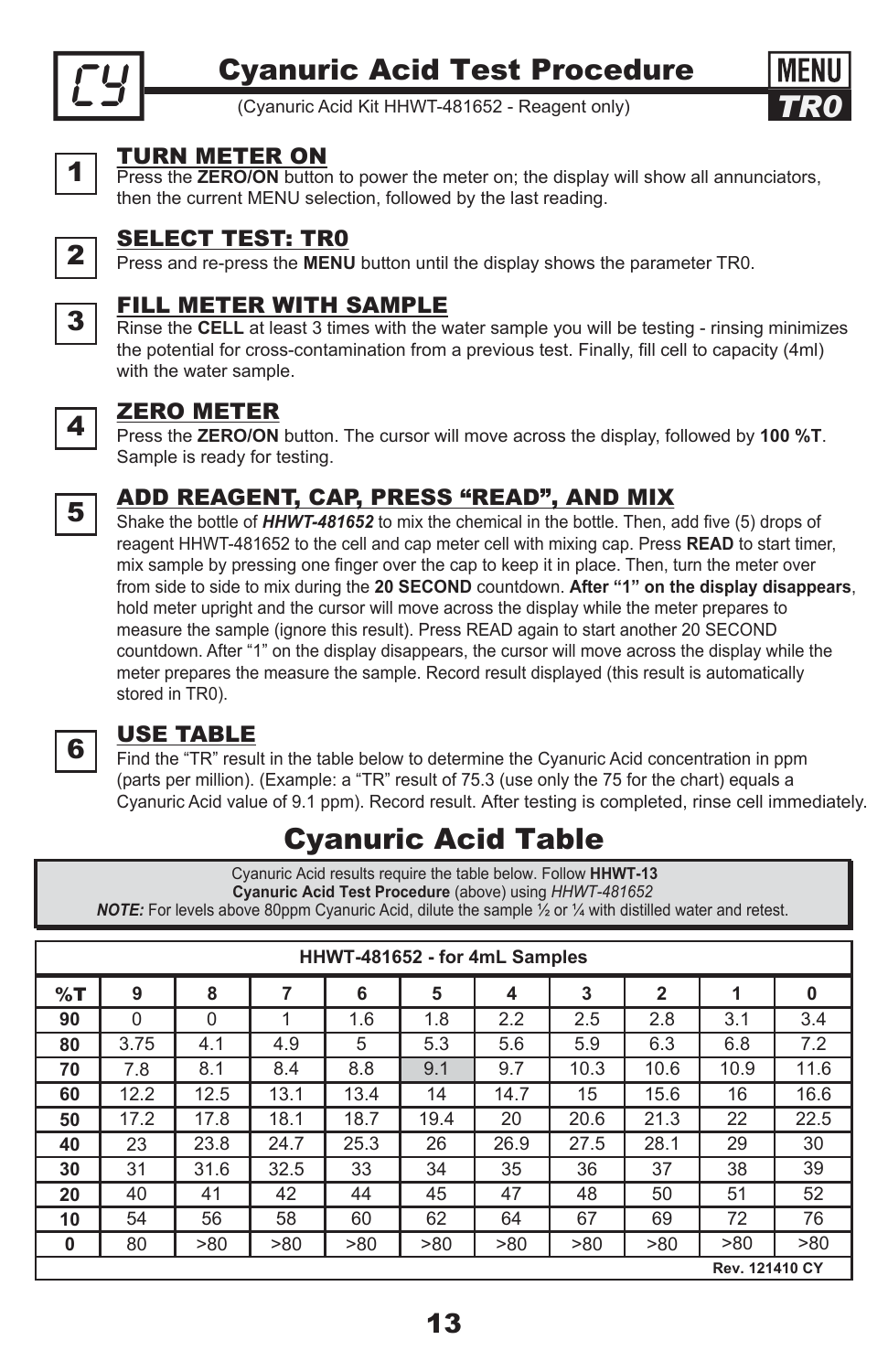

# **Sulfate (SO<sub>4</sub>) Test Procedure** MENU<br>
(Sulfate Kit HHWT-486608 - Strips only) **TRO**



#### TURN METER ON

Press the **ZERO/ON** button to power the meter on; the display will show all annunciators, then the current MENU selection, followed by the last reading.



#### SELECT TEST: TR0

Press and re-press the **MENU** button until the display shows the parameter TR0.



#### FILL METER WITH SAMPLE

 Rinse the **CELL** at least 3 times with the water sample you will be testing - rinsing minimizes the potential for cross-contamination from a previous test. Finally, fill cell to capacity (4ml) with the water sample.



#### ZERO METER

 Press the **ZERO/ON** button. The cursor will move across the display, followed by **100 %T**. Sample is ready for testing.



#### DIP STRIP AND PRESS "READ"

 Dip the *HHWT-486608* into the **CELL** and immediately press **READ**. This starts the <sup>20</sup> **SECOND** countdown timer. During this time move the strip in a gentle back and forth motion. **Remove and discard the strip when the time displays 1**. The cursor will move across the display, informing you that it is about to measure the sample. Record result displayed (this result is automatically stored in TR0).



#### USE TABLE

6 Find the "TR" result in the table below to determine the Sulfate concentration in ppm (parts per million). (Example: a "TR" result of 65.3 (use only the 65 for the chart) equals a Sulfate value of 28 ppm). Record result. After testing is completed, rinse cell immediately.

# Sulfate  $(SO_4)$  Table

 Sulfate results require the table below. Follow **HHWT-13 Sulfate (SO4) Test Procedure** (above) using *HHWT-486608.*

|    | HHWT-486608 - for 4mL Samples |     |          |     |     |     |     |                |                |      |
|----|-------------------------------|-----|----------|-----|-----|-----|-----|----------------|----------------|------|
| tr | 9                             | 8   | 7        | 6   | 5   | 4   | 3   | $\overline{2}$ | 1              | 0    |
| 90 | $\mathbf{0}$                  | 0   | $\Omega$ | 2   | 3   | 5   | 7   | 8              | 9              | 10   |
| 80 | 10                            | 11  | 12       | 13  | 14  | 15  | 16  | 16             | 17             | 17   |
| 70 | 18                            | 19  | 20       | 21  | 21  | 21  | 22  | 23             | 23             | 24   |
| 60 | 25                            | 26  | 27       | 27  | 28  | 29  | 30  | 31             | 32             | 32   |
| 50 | 33                            | 34  | 35       | 35  | 36  | 37  | 38  | 39             | 40             | 41   |
| 40 | 42                            | 43  | 44       | 45  | 46  | 47  | 48  | 49             | 50             | 52   |
| 30 | 53                            | 55  | 56       | 57  | 58  | 60  | 62  | 63             | 64             | 66   |
| 20 | 68                            | 71  | 72       | 74  | 76  | 77  | 79  | 82             | 84             | 87   |
| 10 | 89                            | 92  | 95       | 98  | 101 | 105 | 109 | 113            | 117            | 122  |
| 0  | 128                           | 134 | 142      | 150 | 160 | 170 | 190 | 200            | >200           | >200 |
|    |                               |     |          |     |     |     |     |                | Rev. 112110 BT |      |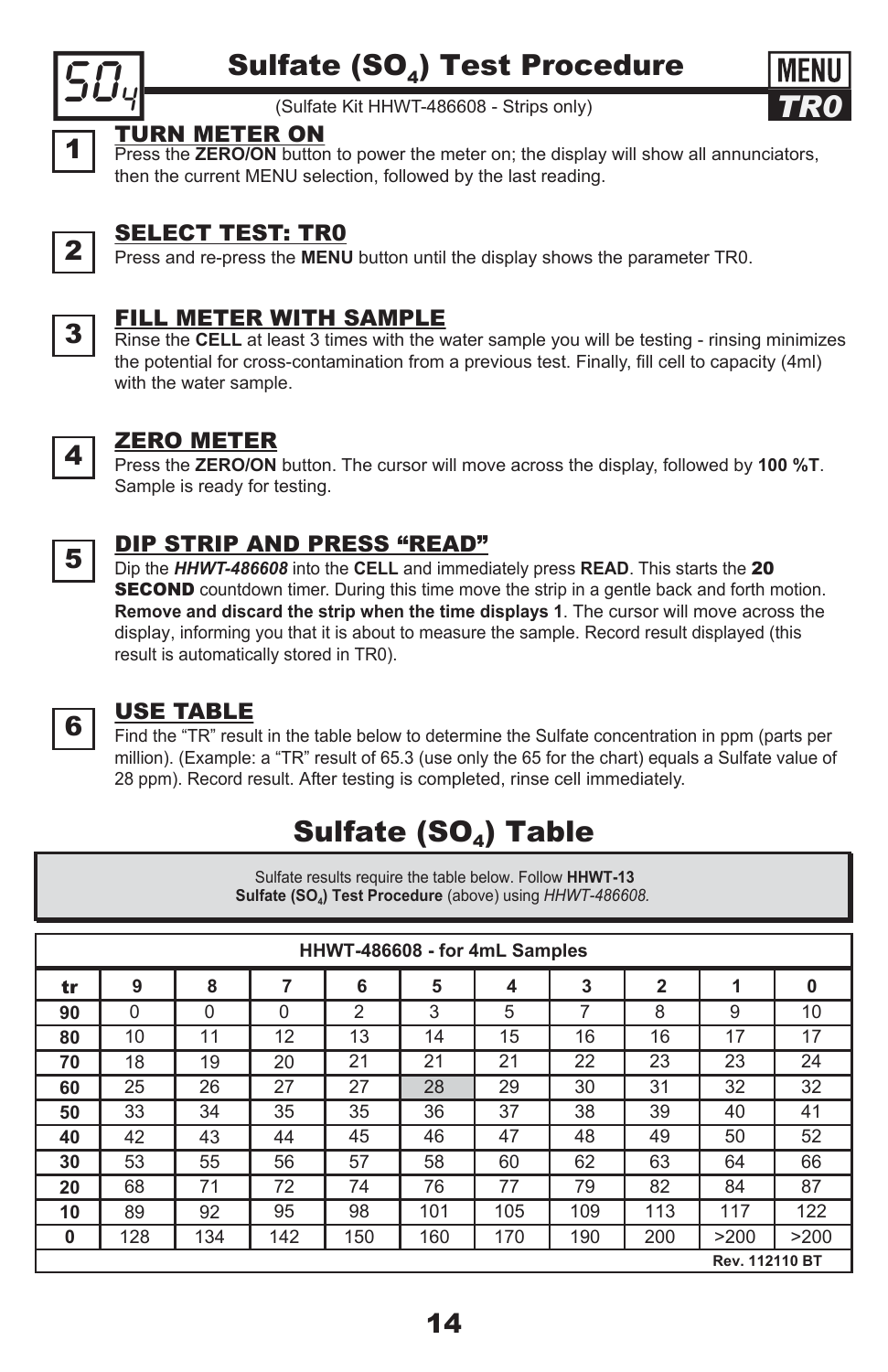

#### TURN METER ON

Press the **ZERO/ON** button to power the meter on; the display will show all annunciators, then the current MENU selection, followed by the last reading.



#### SELECT TEST: TR0

**2** Press and re-press the **MENU** button until the display shows the parameter TR0.



#### FILL METER WITH DISTILLED OR DEIONIZED WATER

3 **Ringe the CELL** at least 3 times with distilled or deionized water. Finally, fill cell to capacity (4ml) with the distilled or deionized water water.



#### ZERO METER

4 Press the **ZERO/ON** button. The cursor will move across the display, followed by **100 %T**. Discard the distilled or deionized water. Rinse the meter cell at least 3 times and finally fill cell to capacity (4ml) with water to be tested for Turbidity.



#### PRESS "READ"

**5** Press **READ**; this starts the 20 **SECOND** countdown timer. Press **READ** again and the cursor will move across the display, informing you that it is about to measure the sample. Record result displayed (This result is automatically stored in TR0).



#### USE TABLE

6 Find the "TR" result in the table below to determine the Turbidity concentration in NTU (Nephelometric Turbidity Units). (Example: a "TR" result of 85.3 (use only the 85 for the chart) equals a Turbidity value of 36 NTU). Record Turbidity result.

## Turbidity Table

Turbidity results require the table below. Follow **HHWT-13 Turbidity Test Procedure** (above). Values below are not for Compliance Testing.

|          | (NOTE: These Turbidity values are not for Potable water Compliance Testing) |     |     |     |     |     |     |                |                        |      |
|----------|-----------------------------------------------------------------------------|-----|-----|-----|-----|-----|-----|----------------|------------------------|------|
| %T       | 9                                                                           | 8   |     | 6   | 5   | 4   | 3   | $\overline{2}$ | 1                      | 0    |
| 90       | $<$ 5                                                                       | 5   | 8   | 11  | 12  | 14  | 17  | 20             | 22                     | 24   |
| 80       | 27                                                                          | 30  | 31  | 33  | 36  | 39  | 42  | 44             | 46                     | 48   |
| 70       | 52                                                                          | 55  | 58  | 61  | 64  | 67  | 69  | 70             | 73                     | 76   |
| 60       | 80                                                                          | 83  | 86  | 89  | 92  | 95  | 98  | 101            | 104                    | 107  |
| 50       | 114                                                                         | 117 | 120 | 123 | 126 | 132 | 135 | 138            | 142                    | 148  |
| 40       | 152                                                                         | 157 | 160 | 166 | 170 | 176 | 179 | 185            | 189                    | 194  |
| 30       | 201                                                                         | 206 | 210 | 216 | 222 | 229 | 235 | 241            | 250                    | 257  |
| 20       | 263                                                                         | 269 | 278 | 288 | 294 | 303 | 312 | 325            | 334                    | 347  |
| 10       | 355                                                                         | 368 | 381 | 393 | 408 | 424 | 442 | 458            | 480                    | 504  |
| $\bf{0}$ | 523                                                                         | 555 | 589 | 632 | 682 | 750 | 800 | >800           | >800                   | >800 |
|          | This table was calibrated using stabilized Formazin Turbidity Standards.    |     |     |     |     |     |     |                | <b>Rev. 051611 NTU</b> |      |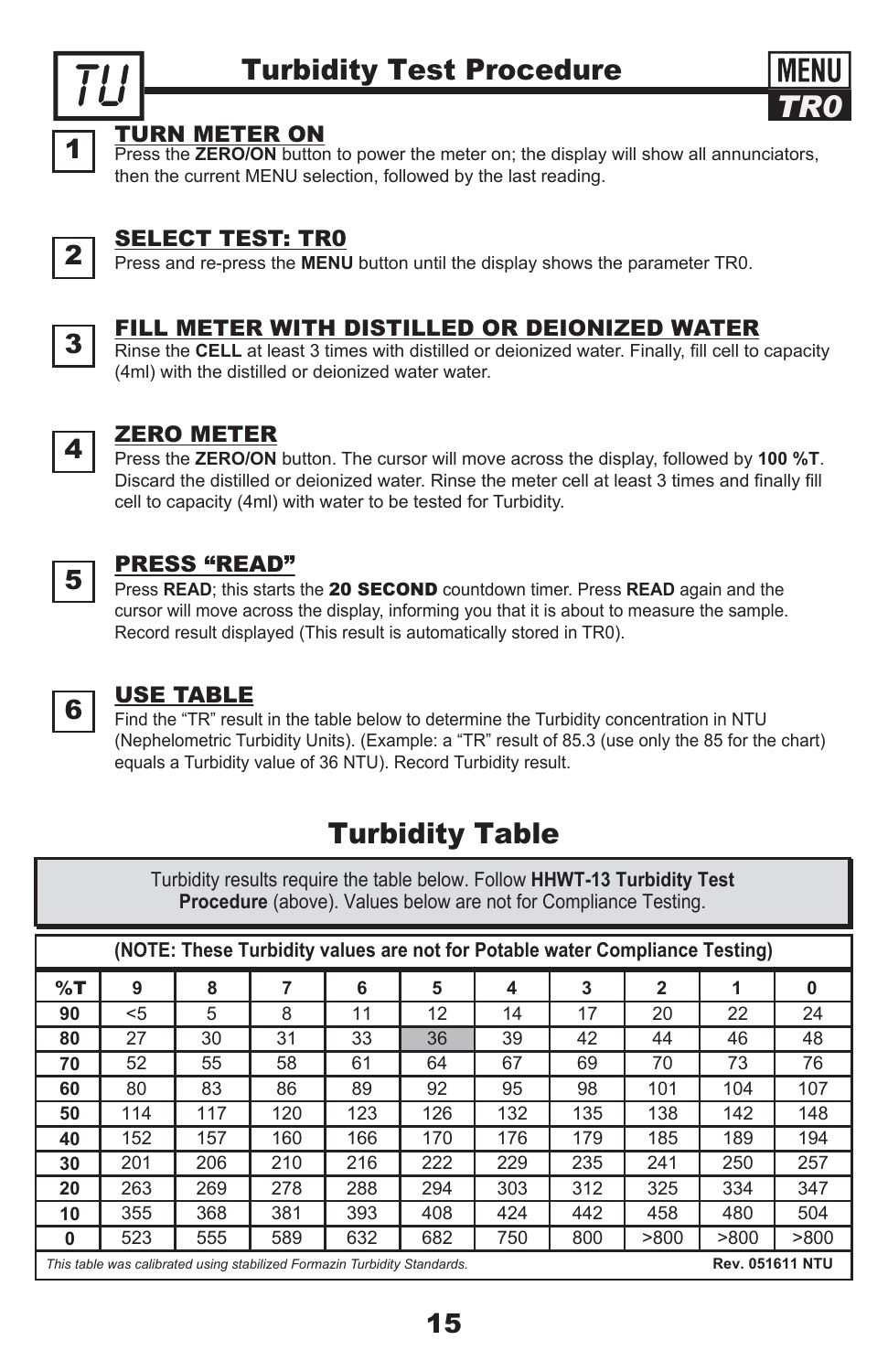## HHWT-13 Tips For Best Accuracy

- **1.** Become familiar with the meter and the different tests by reading the instructions carefully.
- **2.** Observe the dip time (*as required for the test*) for accurate results.
- **3.** Be sure the **CELL** is filled to capacity (4mL).
- **4.** Rinse the **CELL** with clean water immediately after completing the test. *(Some test reagents will stain or coat the CELL)*
- **5.** Just before testing, rinse the sample **CELL** with the sample water several times to get a representative sample. (*Use deionized or distilled water for rinsing if you have a limited sample*).
- **6.** Store the meter and all test materials out of direct sunlight and away from chemical storage areas.
- **7.** Minimize exposure of meter and test reagents to heat above 100°F (38°C).
- **8.** Dry the outside of the meter when testing is complete or before storage of the meter.
- **9.** Each strip is valid for **ONLY** one test. Discard strip after single use in regular trash that is inaccessible to children and pets.
- **10.** Each bottle of strips contains the quantity of strips notated on the bottle. Due to the manufacturing process, you may find one or two strips that are noticeably smaller or larger in width than the normal strips in the bottle for the test. These should be discarded. Using these strips may give unreliable results.
- **11.** Each conversion table supplied has a unique revision number located in the bottom right corner of the chart. It is recommended that you visit www.sensafe.com at least every 6 months to check for any updated revisions for conversion chart or methodology.
- **12.** Tests are calibrated at 75°F +/- 2°F (24°C +/- 1°C). If water sample is 60°F (15°C) or cooler, most tests may require additional time for full chemical development. At the end of the normal test procedure, press **READ** again and compare value after this countdown. If the new value is higher, then use the new value for your result. When possible, it is recommended that the water sample be warmed to room temperature before testing.
- **13.** Normally the mixing cap is used for tests like Iron and Fluoride. A stirrer (such as a clean, plastic coffee stirrer) may also be used in place of the mixing cap. Use the stirrer with gentle, back and forth motion, during the 20-second countdown timing.
- **14.** Our lab testing with the HHWT-13 meter has shown that zeroing and measuring of the sample does not require any cell cover for accurate results, even in full sunlight.
- **15.** Remove batteries when meter is not used for more than a month.
- **16.** Clean cell with 0.1N HCI before filling the meter with the sample to be tested for Iron. This is especially important when testing low levels of Iron after running a Sulfide test, which uses an Iron reagent. It is recommended that Iron testing be done before Sulfide testing if possible.
- **17.** Rinse the **CELL** with clean water immediately after completing the test*. A stained cell will need to be cleaned according to procedure as described in About the Built-In Cell/Cleaning Cell (page 10).*
- **18.** Do not drop meter. This may cause meter to stop functioning or result in broken CELL or display. These kinds of meter failures are not covered by the warranty.
- **19.** CELL cleaning procedure: Fill cell with clean water and move the Cell cleaning brush up-anddown and back-and-forth along the walls of the cell. Afterwards, rinse the cell and the meter is ready for use again. Cleaning the cell regularly is especially recommended after you run a test that is using turbidity or precipitation chemistry for analysis (Calcium, Potassium, Cyanuric Acid, etc.).

# About The Built-In Cell/Cleaning Cell

The built-in CELL is transparent plastic and, when filled to the top, contains 4ml. The sturdy CELL design will last for over 20,000 readings. Scratches on the **CELL** will not interfere or compromise the accuracy of the readings because of its fixed position. For best accuracy, rinse cell with clean water immediately after a test is completed. Do not use solvents, such as acetone, to clean the cell. When the **CELL** becomes stained or cloudy from repeated testing, or when the meter does not blank when you press the **ZERO/ON** button, the cell needs to be cleaned.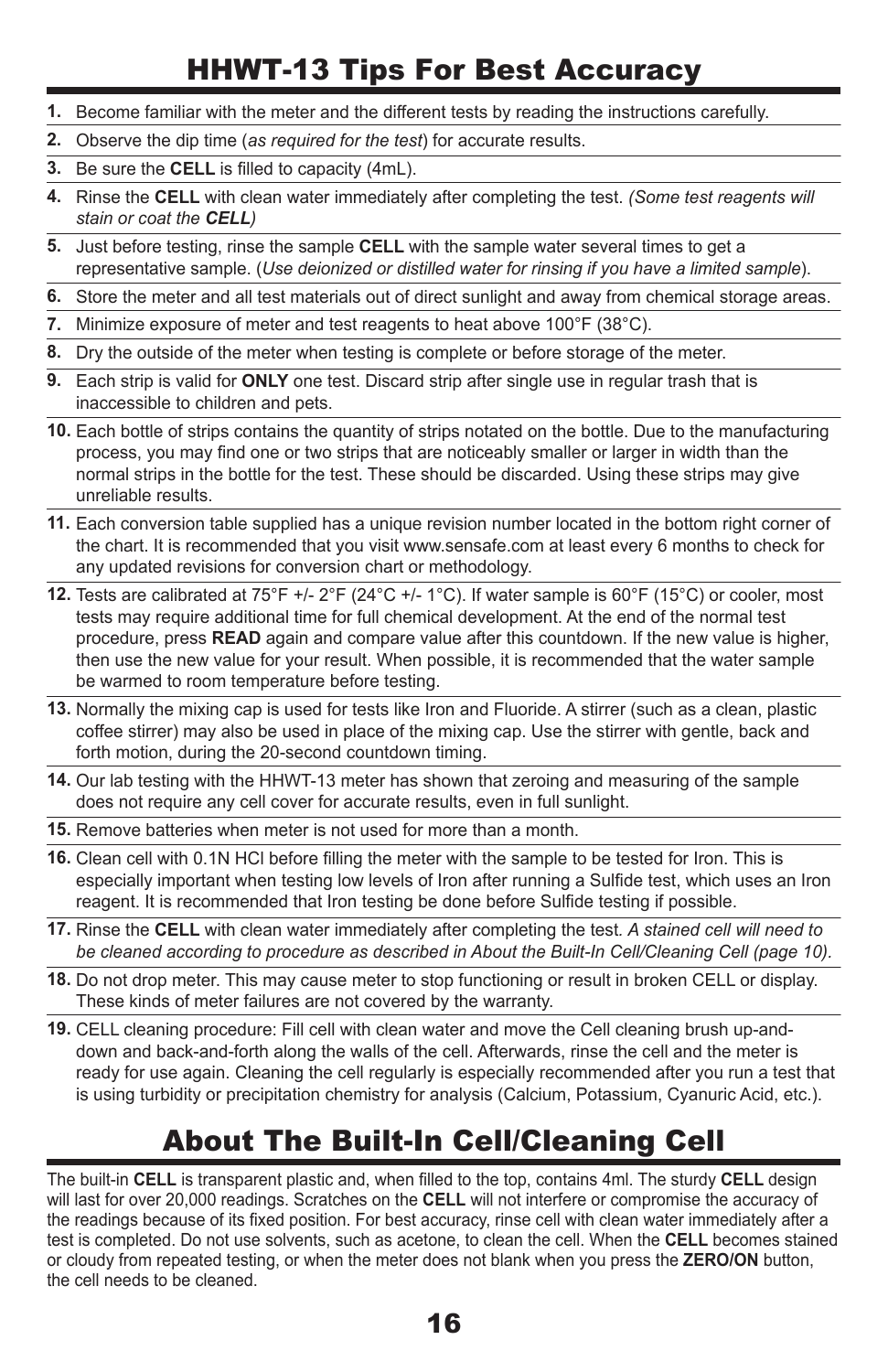### HHWT-13 Meter Messages

The following are some common messages that may be displayed, including error messages. If an error message other than those listed below is displayed, please contact technical support in the USA at (800) 872-9436.

| <b>LCD Message Description</b> |                                                       | <b>Corrective Action</b>                           |
|--------------------------------|-------------------------------------------------------|----------------------------------------------------|
| Iнг                            | In READ mode: test sample concentration is above      | Dilute and retest. Dilution Kit available          |
|                                | the measurement range (test specific).                | (HHWT-487200) (Not valid for pH)                   |
| <b>LO</b>                      | In READ mode: test sample concentration is below      | Sample value is below detection capability of      |
|                                | the measurement range (test specific).                | meter.                                             |
| <b>LO</b>                      | In ZERO mode: sample absorbance (due to a             | Dilute sample, filter sample, or clean cell. Meter |
|                                | cloudy or colored sample or a dirty cell) is too high | will not function until valid ZERO is recorded     |
|                                | to zero, the meter will read "LO".                    |                                                    |
|                                | Low battery indication.                               | Replace the batteries.                             |

# About the HHWT-13 TR0 MENU

TR0: Different ions react with a specific indicator to form a color or a precipitate that proportionally indicates the concentration of the ion present by the transmission value found. A conversion chart is then used to determine the ion concentration using the transmission value. The advantage of using transmission measurement is that many different ions can be determined in one MENU, which expands the flexibility of this meter. Once you have determined the %T result for the test you ran, find this %T result in the conversion chart and read the concentration corresponding for this %T. The HHWT-13 gives the %T values as 3 digits (example 99.2) but only the first two digits are used in the charts (round off your %T value to two digits). Tests that can be used with the HHWT-13 in TR0 MENU are listed on page 18. Typically, common tests are supplied with the conversion chart in this booklet. You can also use the TR0 MENU to develop your own custom conversion chart for unusual samples or uncommon tests.

# To Install/Replace "AAA" Batteries:

- 1. Unscrew the O-ring sealed battery cover counter-clockwise. Use proper sized pliers if necessary. Do not disturb the sealing O-ring.
- 2. Remove the used batteries.
- 3. Install 4 new AAA batteries following the diagram for correct polarity (see below).
- 4. Replace the battery cover. Be sure to tighten the cover securely. This is necessary for meter to be waterproof.
- 5. Dispose of the used batteries in accordance with your local regulations.
- 6. Press ZERO/ON button to confirm the meter turns on. The meter is now ready for operation.



- 7. Meter will not work if battery orientation is incorrect.
- 8. Meter will not work if battery contacts are bent due to a dropped meter. Confirmed by rattling in meter.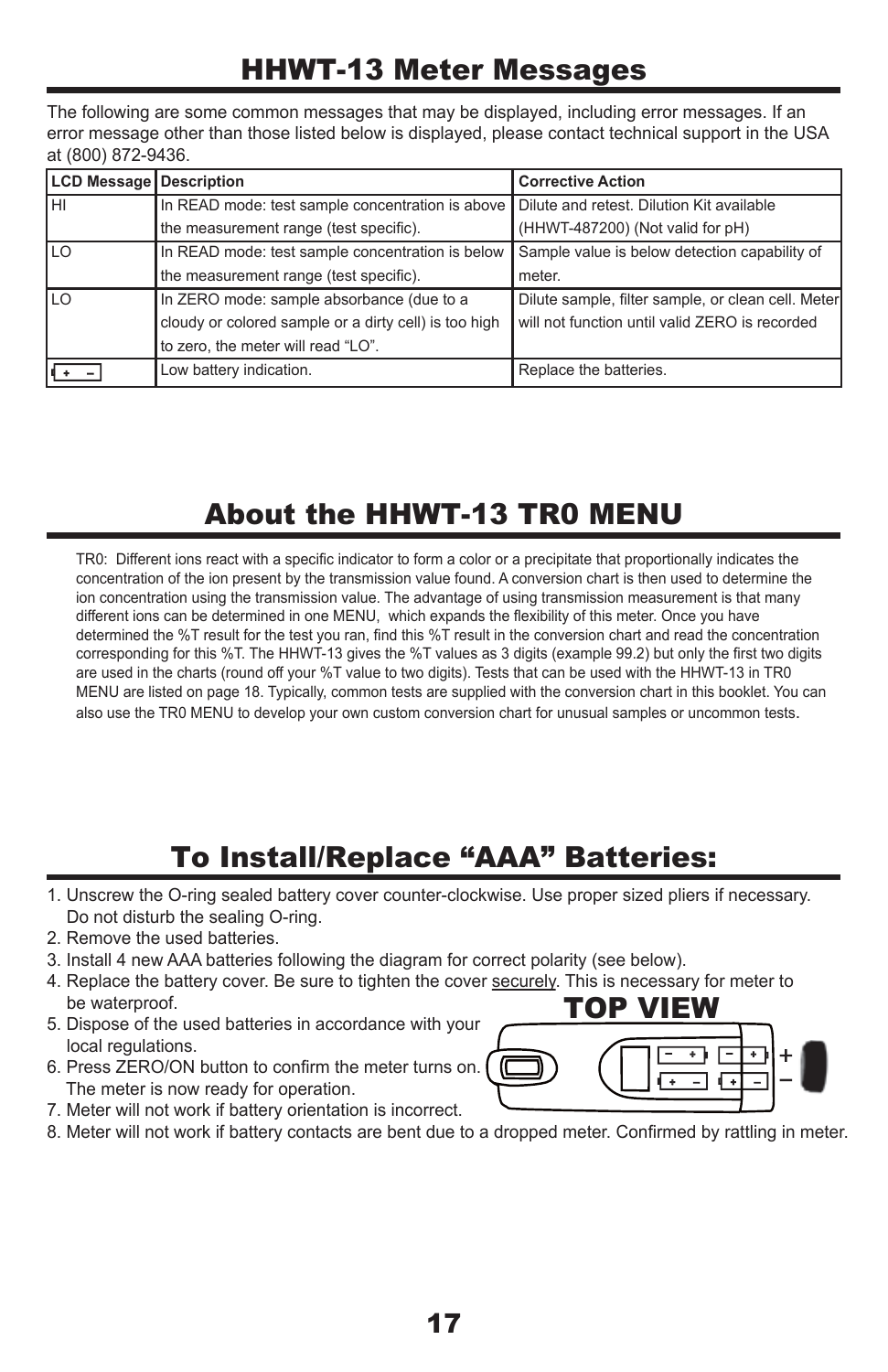|    | (4mL) Reagent Specifications - For use with HHWT-13 |             |            |                            |                                |  |  |
|----|-----------------------------------------------------|-------------|------------|----------------------------|--------------------------------|--|--|
|    | No. PARAMETER                                       | PART NO.    |            | # OF TESTS DETECTION RANGE | <b>CHEMISTRY</b>               |  |  |
| 1  | Chloride                                            | HHWT-481657 | 25         | 3 - 300 ppm                | Silver (ppt)                   |  |  |
| 2  | Cyanide                                             | HHWT-486812 | 50         | $0 - 1.9$ ppm              | Isonicotinic/Barbituric Acid   |  |  |
| 3  | Fluoride                                            | HHWT-486643 | 25         |                            | <b>SPADNS</b>                  |  |  |
| 4  | Total Iron, TPTZ (Fe+2/Fe+3)                        | HHWT-486650 | 50         | $0 - 7.5$ ppm              | TPTZ + Reducer                 |  |  |
| 5  | Ammonia                                             | HHWT-486654 | 25         | $0 - 2$ ppm                | Salicylate method              |  |  |
| 6  | Phosphate                                           | HHWT-486814 | 50         | $0 - 4$ ppm                | Molybdate Method               |  |  |
| 7  | BT-pH                                               | HHWT-486652 | 100        | $5 - 10$ pH                | Bromothymol blue + Thymol blue |  |  |
| 8  | Quaternary Ammonia                                  | HHWT-486823 | 50         |                            | Bromophenol Blue + Buffer      |  |  |
| 9  | Sulfide                                             | HHWT-486818 | 50         | $0 - 1.1$ ppm              | DPD Reagent / FeCl3            |  |  |
| 10 | Aluminum*                                           | HHWT-486821 | 50         | $0 - 600$ ppm              | PV                             |  |  |
| 11 | Biguanide*                                          | HHWT-486810 | 50         | $1 - 100$ ppm              | <b>Bromophenol Blue</b>        |  |  |
| 12 | Cyanuric Acid*                                      | HHWT-481652 | 60         | $0 - 80$ ppm               | Melamine (ppt)                 |  |  |
| 13 | Sulfate*                                            | HHWT-486608 | 50         | $0 - 200$ ppm              | Barium (ppt)                   |  |  |
|    | 14 Turbidity*                                       | None        | No Reagent | 5 - 800 NTU                | Turbidity                      |  |  |

Results utilize the TR0 (Transmission) meter function and require the use of a conversion table. See respective test procedures for more information and tables.

**To ensure optimal performance, store your kit in a cool, dry place away from excess heat (below 100°F / 38°C), moisture, and oxidizers such as Chlorine and Bromine.**

# FE TPTZ Accuracy

Total Iron results are compared using the *FE TPTZ* with the *Reagent REDUCER* in the HHWT-13 Photometer using Menu FE2 versus Hach® DR890 Colorimeter in Program 39 using Hach® TPTZ Iron powder pillows (cat 26087-99).

| DR890   | Micro 8 |
|---------|---------|
| 0.00    | 0.00    |
| 0.04    | 0.05    |
| 0.07    | 0.08    |
| 0.12    | 0.12    |
| 0.28    | 0.29    |
| 0.54    | 0.55    |
| 0.77    | 0.75    |
| 1.01    | 1.04    |
| 1.07    | 1.05    |
| 1.37    | 1.39    |
| 1.63    | 1.61    |
| $1.86*$ | 1.88    |
| $2.15*$ | 2.13    |
| $2.35*$ | 2.30    |
| $2.60*$ | 2.61    |
| $2.88*$ | 2.96    |
| $5.00*$ | 4.95    |
| $5.53*$ | 5.63    |
| $7.40*$ | 7.10    |

\*Sample diluted appropriately to read within the limits of the Hach® DR890, which is 1.80 ppm.

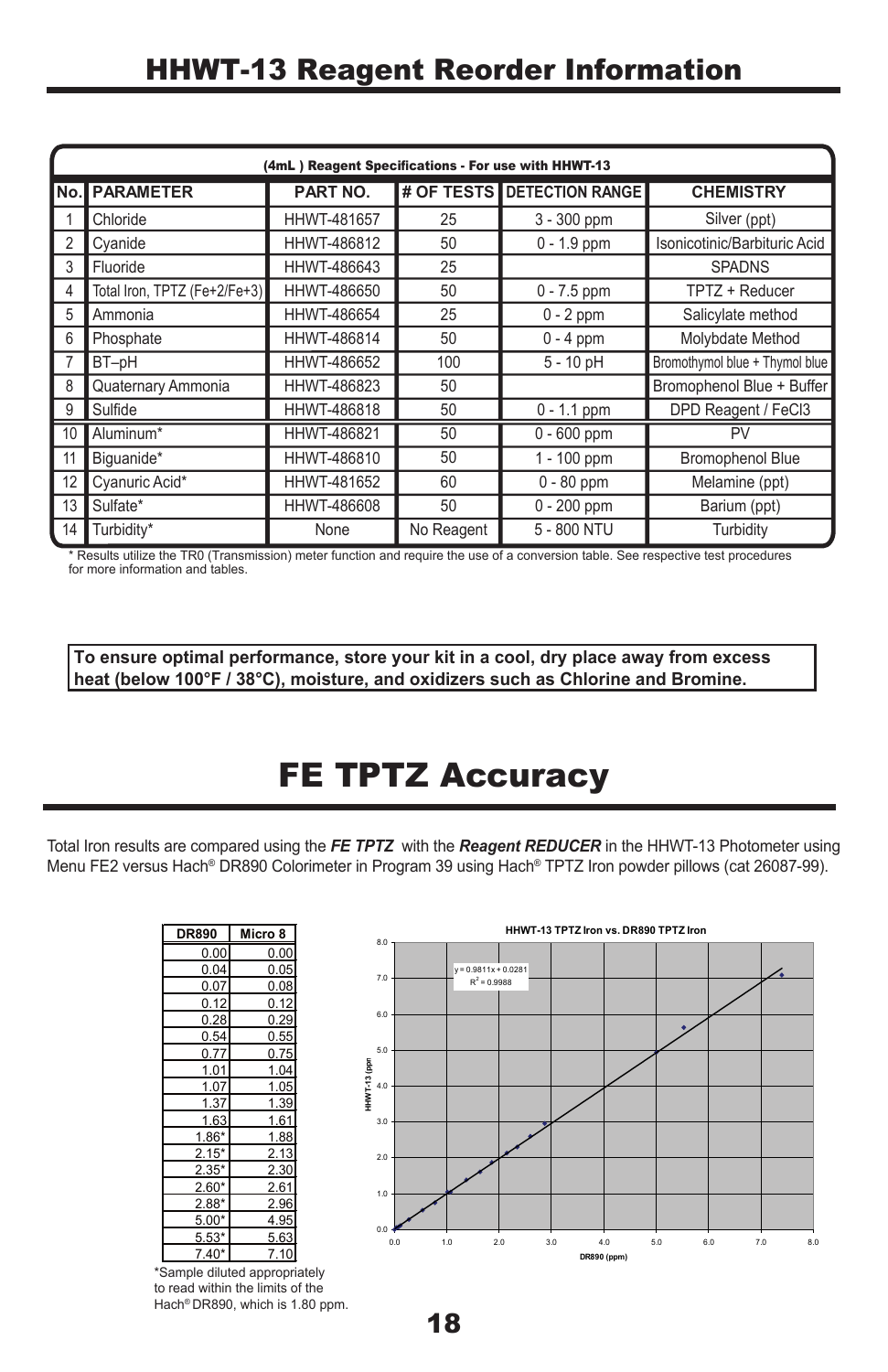

#### WARRANTY/DISCLAIMER

OMEGA ENGINEERING, INC. warrants this unit to be free of defects in materials and workmanship for a period of 13 months from date of purchase. OMEGA's WARRANTY adds an additional one (1) month grace period to the normal **one (1) year product warranty** to cover handling and shipping time. This ensures that OMEGA's customers receive maximum coverage on each product.

If the unit malfunctions, it must be returned to the factory for evaluation. OMEGA's Customer Service Department will issue an Authorized Return (AR) number immediately upon phone or written request. Upon examination by OMEGA, if the unit is found to be defective, it will be repaired or replaced at no charge. OMEGA's WARRANTY does not apply to defects resulting from any action of the purchaser, including but not limited to mishandling, improper interfacing, operation outside of design limits, improper repair, or unauthorized modification. This WARRANTY is VOID if the unit shows evidence of having been tampered with or shows evidence of having been damaged as a result of excessive corrosion; or current, heat, moisture or vibration; improper specification; misapplication; misuse or other operating conditions outside of OMEGA's control. Components in which wear is not warranted, include but are not limited to contact points, fuses, and triacs.

OMEGA is pleased to offer suggestions on the use of its various products. However, OMEGA neither assumes responsibility for any omissions or errors nor assumes liability for any damages that result from the use of its products in accordance with information provided by OMEGA, either verbal or written. OMEGA warrants only that the parts manufactured by the company will be as specified and free of defects. OMEGA MAKES NO OTHER WARRANTIES OR REPRESENTATIONS OF ANY KIND WHATSOEVER, EXPRESSED OR IMPLIED, EXCEPT THAT OF TITLE, AND ALL IMPLIED WARRANTIES INCLUDING ANY WARRANTY OF MERCHANTABILITY AND FITNESS FOR A PARTICULAR PURPOSE ARE HEREBY DISCLAIMED. LIMITATION OF LIABILITY: The remedies of purchaser set forth herein are exclusive, and the total liability of OMEGA with respect to this order, whether based on contract, warranty, negligence, indemnification, strict liability or otherwise, shall not exceed the purchase price of the component upon which liability is based. In no event shall OMEGA be liable for consequential, incidental or special damages.

CONDITIONS: Equipment sold by OMEGA is not intended to be used, nor shall it be used: (1) as a "Basic Component" under 10 CFR 21 (NRC), used in or with any nuclear installation or activity; or (2) in medical applications or used on humans. Should any Product(s) be used in or with any nuclear installation or activity, medical application, used on humans, or misused in any way, OMEGA assumes no responsibility as set forth in our basic WARRANTY/DISCLAIMER language, and, additionally, purchaser will indemnify OMEGA and hold OMEGA harmless from any liability or damage whatsoever arising out of the use of the Product(s) in such a manner.

#### $\blacksquare$  return requests/inquiries  $\blacksquare$

Direct all warranty and repair requests/inquiries to the OMEGA Customer Service Department. BEFORE RETURNING ANY PRODUCT(S) TO OMEGA, PURCHASER MUST OBTAIN AN AUTHORIZED RETURN (AR) NUMBER FROM OMEGA'S CUSTOMER SERVICE DEPARTMENT (IN ORDER TO AVOID PROCESSING DELAYS). The assigned AR number should then be marked on the outside of the return package and on any correspondence.

The purchaser is responsible for shipping charges, freight, insurance and proper packaging to prevent breakage in transit.

FOR **WARRANTY** RETURNS, please have the following information available BEFORE contacting OMEGA:

- 1. Purchase Order number under which the product was PURCHASED,
- 2. Model and serial number of the product under warranty, and
- 3. Repair instructions and/or specific problems relative to the product.

FOR **NON-WARRANTY** REPAIRS, consult OMEGA for current repair charges. Have the following information available BEFORE contacting OMEGA:

- 1. Purchase Order number to cover the COST of the repair,
- 2. Model and serial number of the product, and
- 3. Repair instructions and/or specific problems relative to the product.

OMEGA's policy is to make running changes, not model changes, whenever an improvement is possible. This affords our customers the latest in technology and engineering.

OMEGA is a registered trademark of OMEGA ENGINEERING, INC.

© Copyright 2012 OMEGA ENGINEERING, INC. All rights reserved. This document may not be copied, photocopied, reproduced, translated, or reduced to any electronic medium or machine-readable form, in whole or in part, without the prior written consent of OMEGA ENGINEERING, INC.